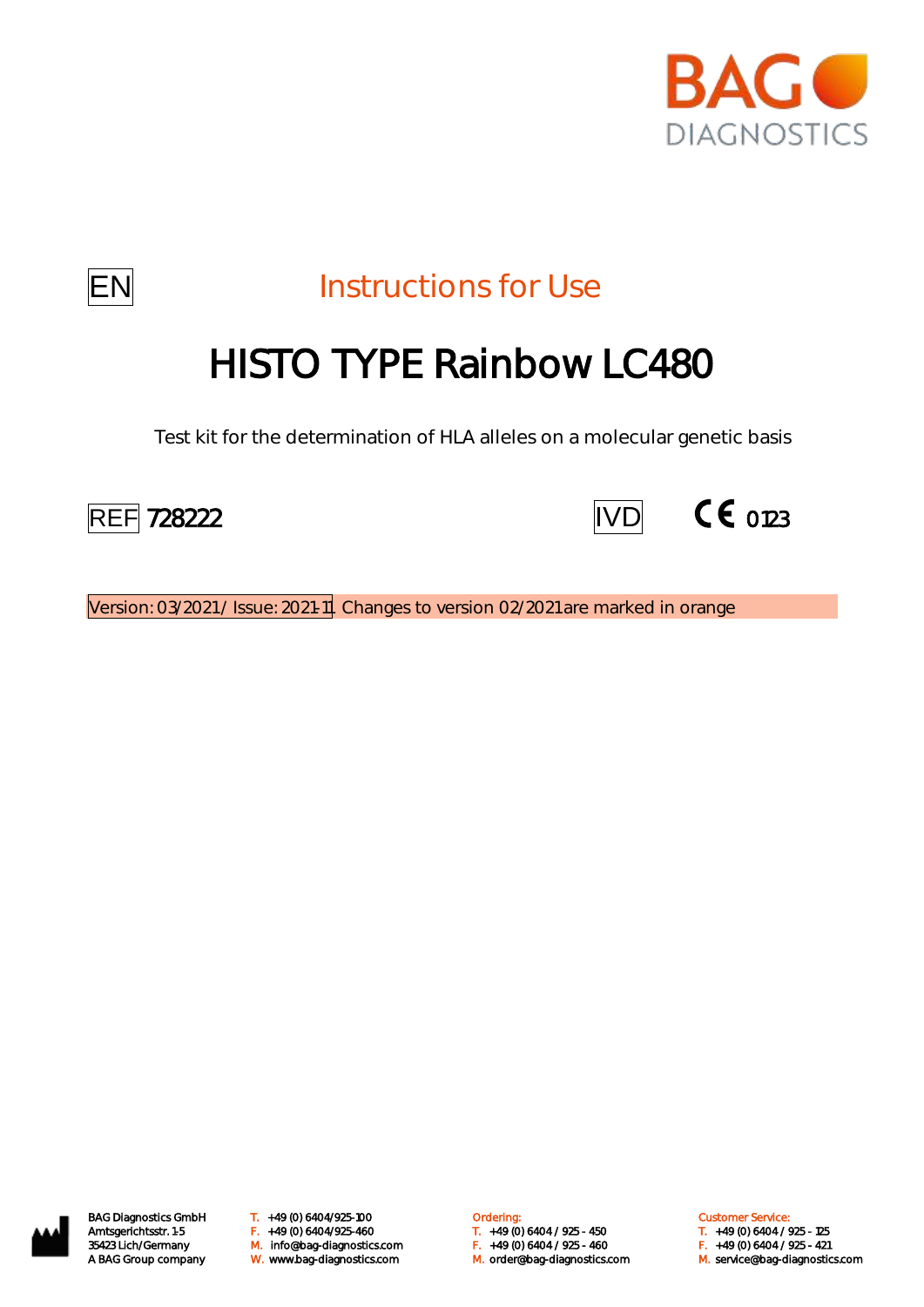# Content

| 2.               |  |
|------------------|--|
| 3.               |  |
| $\overline{4}$ . |  |
| 4.1              |  |
| 4.2              |  |
| 4.3              |  |
| 5.               |  |
| 6.               |  |
| 6.1              |  |
| 6.2              |  |
| 6.3              |  |
| 6.4              |  |
| 6.5              |  |
| 6.6              |  |
| 6.7              |  |
| 6.8              |  |
| 6.9              |  |
| 6.10             |  |
| 7 <sub>1</sub>   |  |
| 8.               |  |
| 8.1              |  |
| 8.1.1            |  |
| 8.1.2            |  |
| 8.1.3            |  |
| 9.               |  |
| 10.              |  |
| 11.              |  |
| 12.              |  |
| 13.              |  |
| 14.              |  |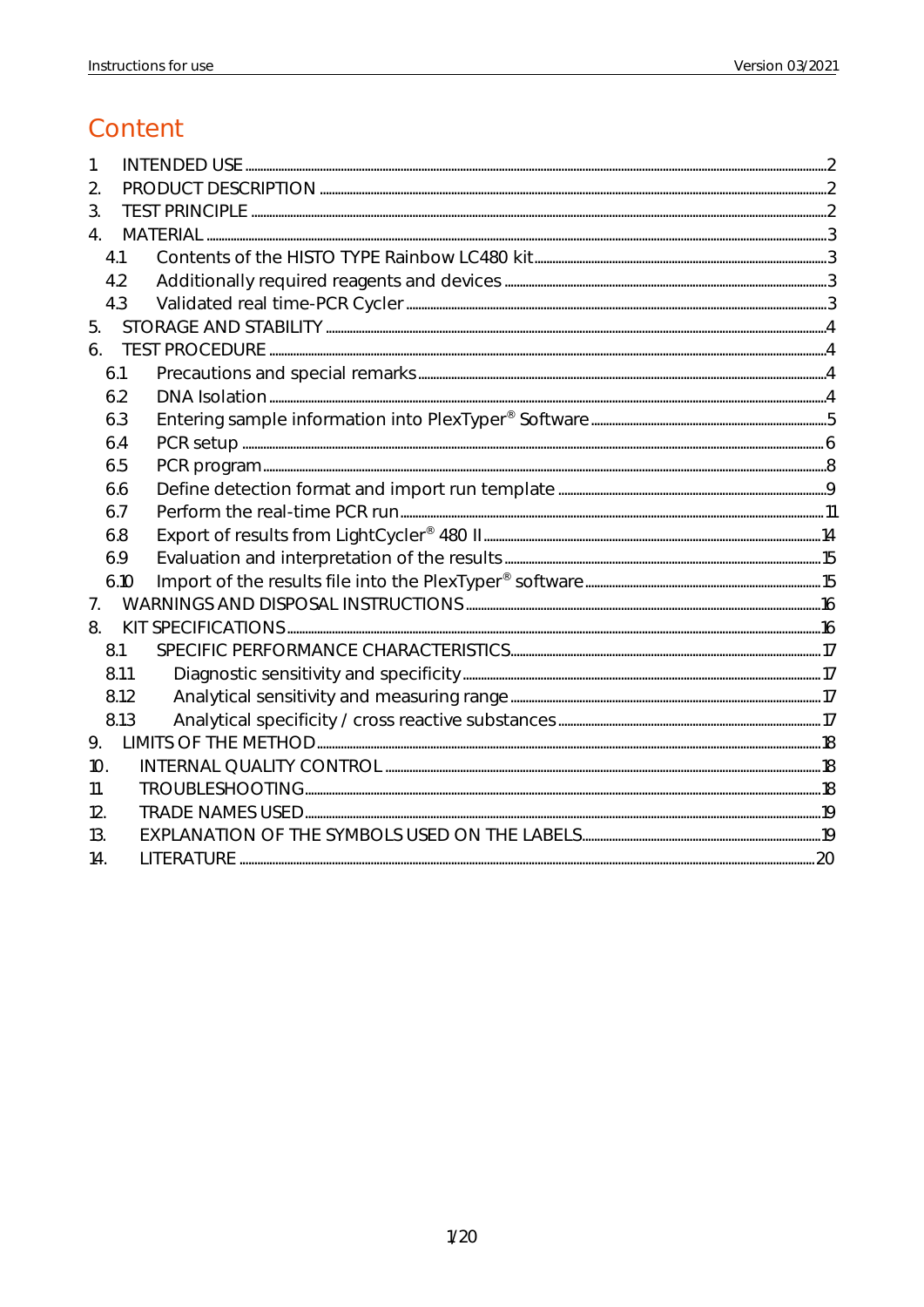# <span id="page-2-0"></span>1. INTENDED USE

The intended use of the HISTO TYPE Rainbow LC480 kit is the identification of HLA Class I and II alleles using the Roche LightCycler® 480 II Real-Time PCR Detection System for PCR amplification. HISTO TYPE Rainbow LC480 is an in vitro diagnostic test for tissue typing on a molecular genetic basis (see Product Description).

The HISTO TYPE Rainbow LC480 kit is intended to be used by health care professionals with experience in molecular genetic techniques at:

- transplantation centers
- hospital laboratories
- bone marrow registries

HLA typing for transplanation purposes must follow guidelines issued by professional societies like the European Federation for Immunognetics (EFI), the American Society for Histocompatibility and Immunogenetics (ASHI) or national societies like the Deutsche Gesellschaft für Immungenetik (DGI).

#### <span id="page-2-1"></span>2. PRODUCT DESCRIPTION

HISTO TYPE Rainbow LC480 kits are used for the molecular genetic determination of HLA Class I and II alleles at 11 loci: HLA-A, B, C, DRB1/3/4/5, DQA1, DQB1, DPA1 & DPB1. Kits are designed to generally detect all alleles at the 11 loci; if any rare alleles are not detected the alleles are listed in Kit Specific Information documents (KSI) which are available from the download section of the BAG website. The primer and probe binding sites are listed there as well. The kit provides low to medium resolution typing results of the common and well documented alleles using CWD list 2.1.0 which is largely based on CWD 2.0.0 list (1). The CWD list 2.1.0 used is available from the document download section of the BAG website. Confirmed diagnostic results of HLA alleles are a prerequisite for a successful organ transplantation.

#### <span id="page-2-2"></span>3. TEST PRINCIPLE

The test is performed with genomic DNA as starting material. The DNA is amplified in a realtime PCR with sequence-specific primers (SSP). The primers were specially developed for the selective amplification of segments of specific HLA alleles or allele groups. The amplicons are detected using sequence-specific fluorescence dye-labelled hydrolysis probes (TaqMan® -probes), which increases the sensitivity and specificity of the test compared to the classical SSP.

If amplicons are present, the probes are hydrolysed by the Taq polymerase and a fluorescence signal is generated to enable detection of the amplicon. Five different wavelength ranges of fluorescence signals are measured by the optical detection unit of the real time PCR cycler. The presence of a positive reaction is determined primarily by the Cq point, which is the point where fluorescence signal increases beyond the baseline threshold. For amplification to be valid the amplification must also achieve a certain threshold of fluorescence at the end of the PCR process. This is to prevent false positive reactions.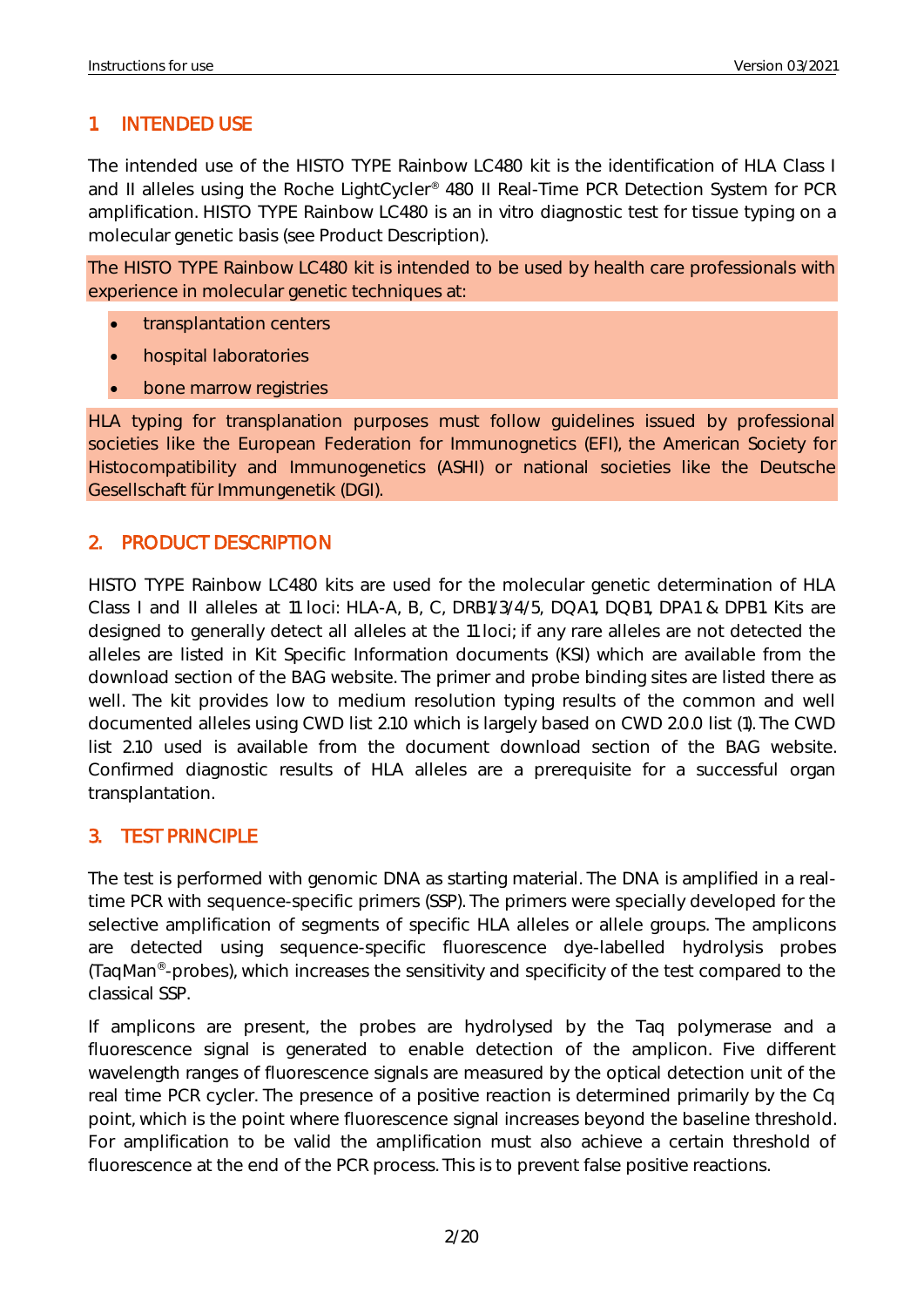Each PCR reaction also contains an internal amplification control (Human Growth Hormone gene (HGH)) which is detected in a specific fluorescent channel.

To distinguish positive reactions from negative or irrelevant amplifications the ratio of the Cq of the specific reaction compared to the Cq of the internal amplification is calculated. The thresholds for these Cq ratios (CqR) vary from reaction to reaction and hence the PlexTyper® software is required for the analysis of amplification data.

# <span id="page-3-0"></span>4. MATERIAL

# <span id="page-3-1"></span>4.1 Contents of the HISTO TYPE Rainbow LC480 kit

- **10x 230 µl Plex Mix**, ready to use, contains dNTPs, Taq Polymerase, reaction buffer (contains the hazardous substance 2-methylisothiazol-3(2H)-one at a concentration of < 0.05%, see chapter 7 and 13)
- **10x HISTO TYPE Rainbow LC480 plates** for HLA-typing. The pre-pipetted and dried reaction mixtures in each well contain HLA-specific primers and probes as well as HGH-specific internal amplification control primers and probes (oligomixes).
- **10x qPCR Seal** for the PCR plates

# <span id="page-3-2"></span>4.2 Additionally required reagents and devices

- Reagents for DNA isolation (validated extraction kits see 6.2)
- Real time-PCR Cycler (validated cycler see 4.3)
- Plate holder LC480 (REF 726320)
- Variable pipettes  $(0.5 1000 \mu l)$  and pipette tips
- Application spatula for qPCR Seal
- Molecular grade DNAse free water
- Suitable plate centrifuge

# <span id="page-3-3"></span>4.3 Validated real time-PCR Cycler

• LightCycler<sup>®</sup> 480 II Real-Time PCR Detection System, Roche Molecular Systems Inc. (LC480)

Please note that the light sources utilised in LightCycler<sup>®</sup> 480 II instruments can either be xenon lamp or LED. From LightCycler® 480 II serial numbers 29001 onwards it is an LED lamp, before there instruments contained a xenon lamp. The test has been validated on an instrument with LED lightsources. PlexTyper® software utilises a built-in colour compensation file for LC480 analysis which may be sub-optimal for xenon lamp machines. Please contact BAG Diagnostics if you have an instrument with a xenon lamp or your results are suboptimal.

The following fluorophores are used in the HISTO TYPE Rainbow LC480 kits.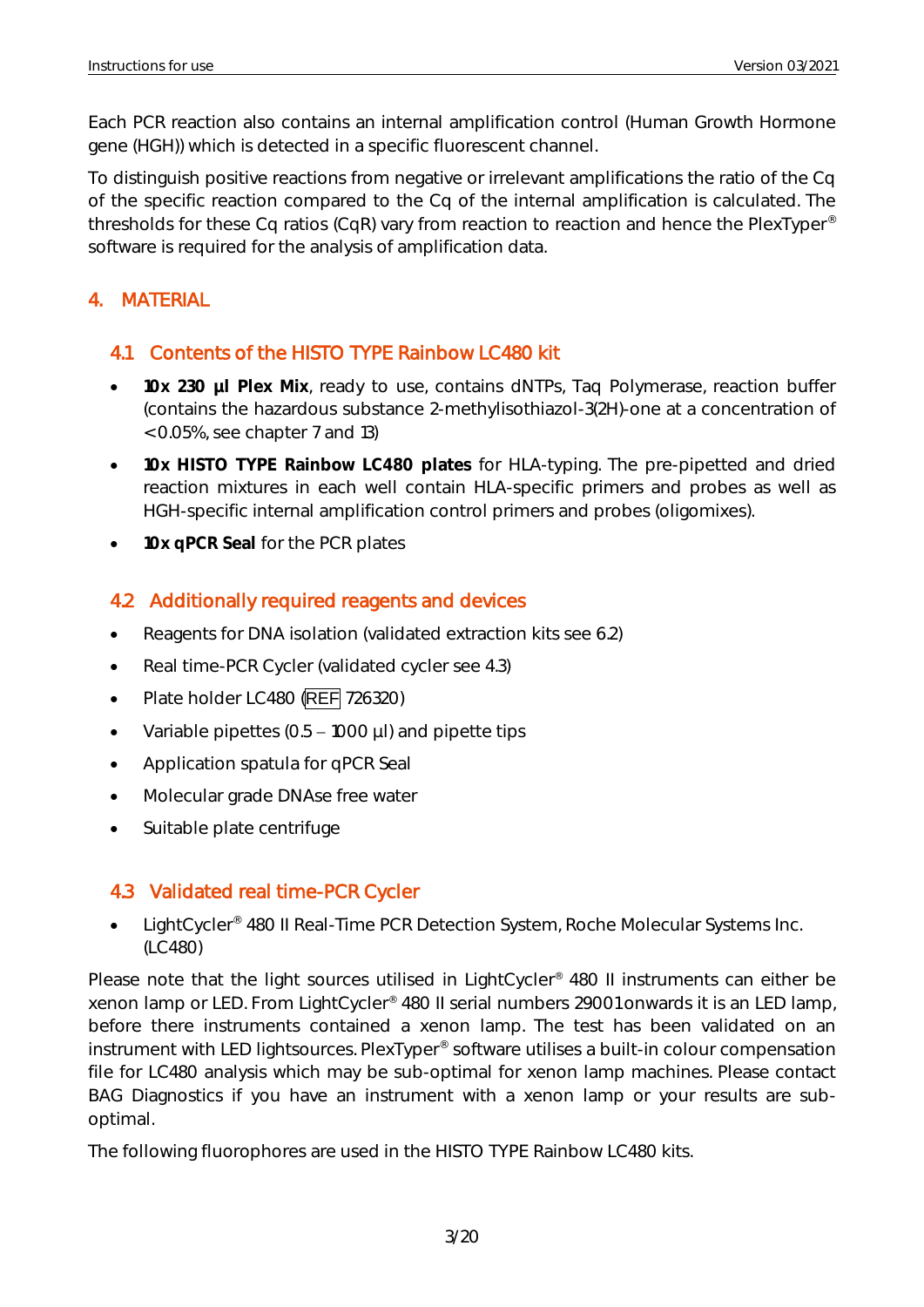| Fluorophore                              | Wavelength in nm                 |
|------------------------------------------|----------------------------------|
| A425 (ATTO 425)                          | Excitation: 436<br>Emission: 484 |
| F495 (FAM)                               | Excitation: 495<br>Emission: 520 |
| O560 (CAL Fluor <sup>®</sup> Orange 560) | Excitation: 538<br>Emission: 559 |
| R610 (CAL Fluor® Red 610)                | Excitation: 590<br>Emission: 610 |
| $Q670$ (Quasar <sup>®</sup> 670)         | Excitation 647<br>Emission: 670  |

#### <span id="page-4-0"></span>5. STORAGE AND STABILITY

The kits are shipped on dry ice. All reagents must be stored at  $\leq$  -20°C in temperaturecontrolled devices. The expiry date is indicated on the label of each reagent. The expiry date indicated on the outer label refers to the reagent with the shortest stability contained in the kit. The freeze-thaw cycle testing has shown that up to 12 cycles for the Plex Mix has no detrimental effects on the quality of the kit.

In use stability: After removal from the freezer the Plex Mix and the HISTO TYPE Rainbow LC480 plates have been shown to be stable at ambient temperature for 2 hours before setting up the PCR. The pipetted PCR plates can be stored in the fridge in the dark for up to 16 hours before the PCR run is started.

#### <span id="page-4-1"></span>6. TEST PROCEDURE

#### <span id="page-4-2"></span>6.1 Precautions and special remarks

Molecular genetic techniques are extremely sensitive methods and should only be performed by qualified personnel with experience in molecular genetic techniques.

Special precautions must be met to to avoid contamination and thus false reactions:

- Wear suitable gloves (preferably powder-free) during work.
- Use tips with filter insert or integrated stamp.
- Work in two different areas for pre-amplification (DNA-isolation, preparation of the reactions) and post-amplification (detection); use two separate rooms if possible.
- Use devices and other materials only at the respective workplaces and do not exchange them.

#### <span id="page-4-3"></span>6.2 DNA Isolation

The specimen material for the isolation of the genomic DNA must be sent in appropriate collection systems. For genomic material from whole blood use only EDTA or Citrate anticoagulants. The presence of Heparin may potentially inhibit the PCR reaction (2),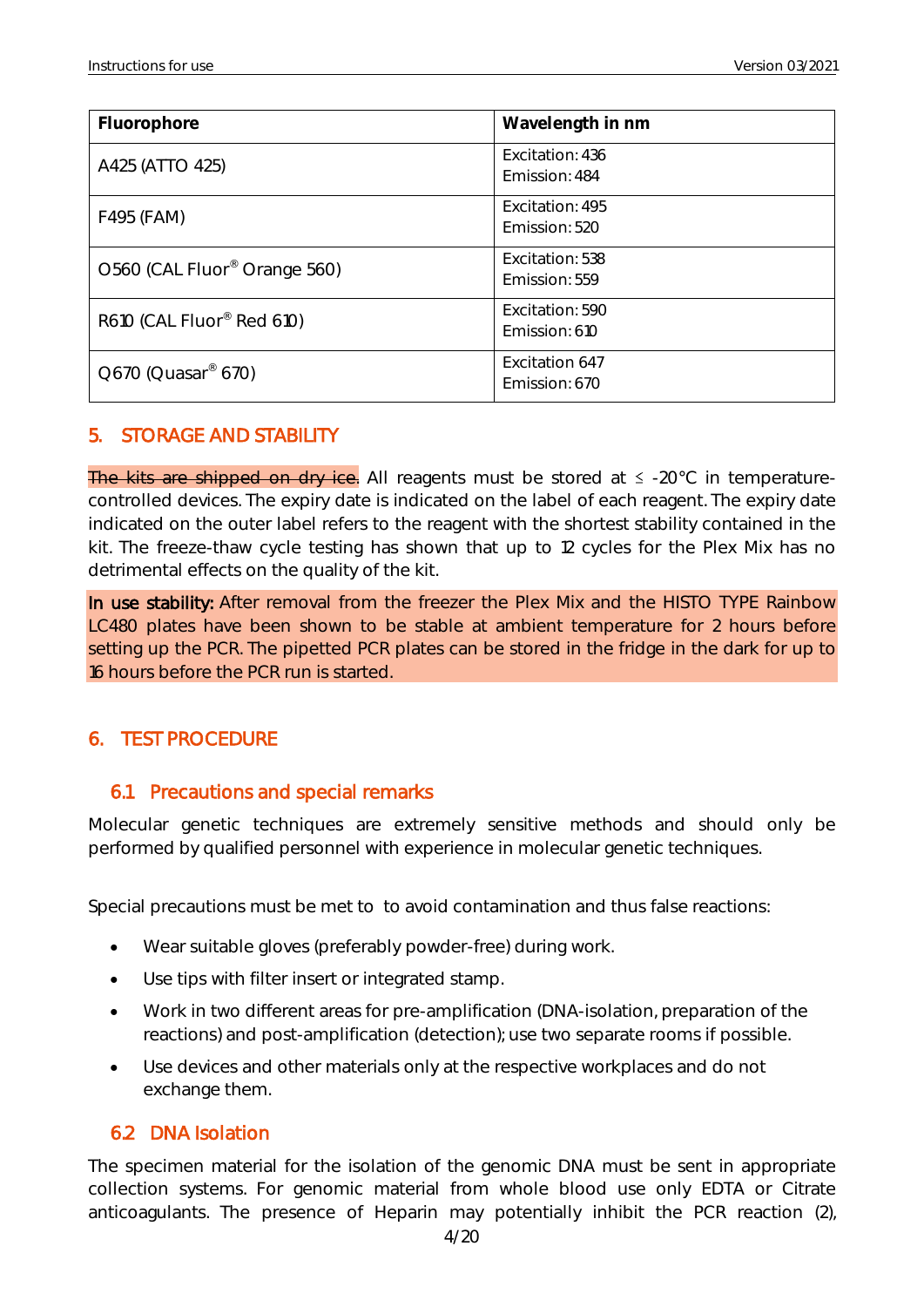therefore such collection systems are not suitable and must not be used. It is recommended to use  $\mathsf C \mathsf {\mathsf F}$  IvD certified kits for the DNA isolation.

Validated DNA Extraction Kits:

• Qiagen QIAamp DNA Blood Kits (columns)

Both, the manual isolation and automated DNA isolation (QIAcube) are validated.

If the standard method established in the laboratory shall be applied for isolation of gDNA without using one of the specified test kits, it must be validated by the user.

The HISTO TYPE Rainbow LC480 test requires  $10 - 20$  ng DNA per well. The purity indices must be in the following range:

| • $OD_{260}/OD_{280}$ = > 1,5 and < 2,0          | Higher values are an indicator for the presence of RNA,<br>lower values indicate protein contamination |
|--------------------------------------------------|--------------------------------------------------------------------------------------------------------|
| • .OD <sub>260</sub> / OD <sub>230</sub> = > 1.8 | Lower values indicate contamination with<br>carbohydrates, salts or organic solvents.                  |

#### <span id="page-5-0"></span>6.3 Entering sample information into PlexTyper® Software

It is mandatory to use PlexTyper<sup>®</sup> Software to analyse HISTO TYPE Rainbow data. It is advisable to enter the sample information into PlexTyper® before setting up the PCR amplification to obtain the unique RUN ID. All import files must be prefixed with a PT number.

When saving a test in PlexTyper<sup>®</sup>, the software assigns a Run ID to the test which is displayed in red in the summary window shown below. This is a consecutive number prefixed with PT (PTI, PT2, PT3....) which is linked to the sample identity and is used as a prefix on the PCR machine export file to correctly link the PCR export to the sample identity.

This Run ID should be used when setting up the file identity in the PCR machine. If the PCR xml export file is not pre-labelled with the RUN ID the file can be manually prefixed with the correct PT Run ID before import into PlexTyper® .

<span id="page-5-1"></span>

| 图                                          |                                                | PlexTyper                     | <b>Lessar View antion DBAG DIAGNOSTICS</b>      |
|--------------------------------------------|------------------------------------------------|-------------------------------|-------------------------------------------------|
| Metro.<br>-Flores                          |                                                |                               |                                                 |
| <u>PEJN</u>                                |                                                |                               |                                                 |
| Summary                                    |                                                |                               |                                                 |
| <b>Name</b>                                |                                                | <b>Parson ld 1</b>            |                                                 |
| Sample (d)                                 | <b>WITEST-T</b>                                | Sample Date                   | T3 Jan 2021                                     |
| <b>TESTAS</b>                              | <b>HH</b>                                      | Kit Details                   | HISTO TYPE Rainbow CFR 728220 Line C/T0021 RS14 |
| <b><i>LAUNTEET</i></b>                     | <b>Advise</b>                                  | Test Date                     |                                                 |
| <b>KSI Comments</b>                        | <b>STARTING</b><br>Tisme.                      | Cycler F&e                    |                                                 |
| Sample Comments                            | Help.                                          | instrument id:                |                                                 |
| <b>Import File</b>                         | 41<br><b>Test Platform</b><br>÷.               | <b>M. I Cycler Cross Fire</b> | <b>ICEX</b><br>milmanwert Type                  |
|                                            | Converse v. CWD : Art III Concetenate identity |                               | sort by District<br>Militablites.               |
| Bearch 9                                   | Search 21                                      | Newcch 3                      | Q<br>×                                          |
| <b>CONTRACTOR</b>                          |                                                |                               |                                                 |
| <b><i><u>Summerst</u></i></b><br>Positives |                                                |                               |                                                 |
|                                            |                                                |                               |                                                 |
|                                            |                                                |                               | s                                               |
|                                            |                                                |                               | ٠                                               |
|                                            |                                                |                               |                                                 |
|                                            |                                                |                               |                                                 |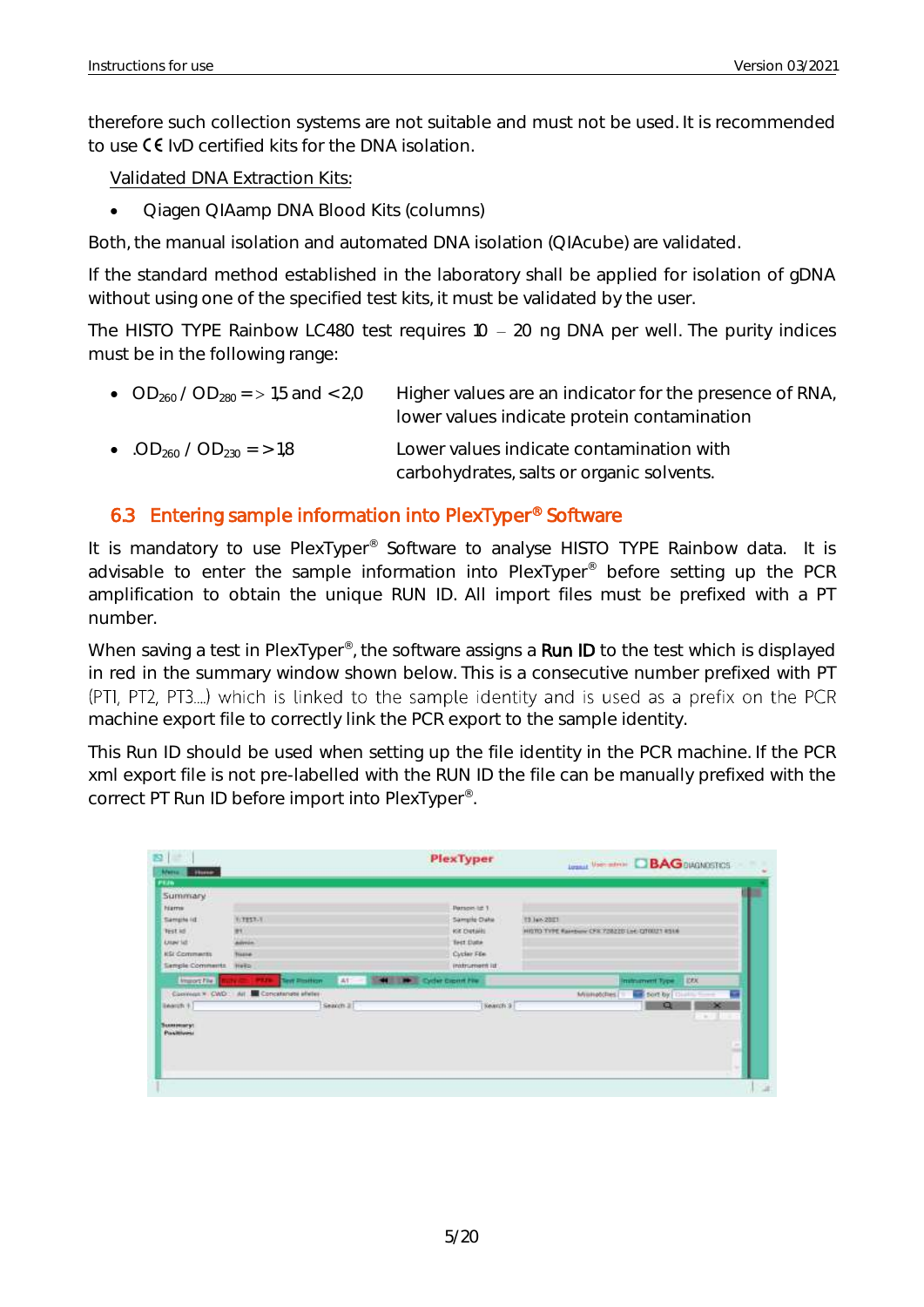# 6.4 PCR setup

A pre-mix consisting of Plex Mix, water and DNA is made for the amplification that is subsequently dispensed in the wells 1-95. In well 96 there is the negative control (no template control = NTC) which should only contain water and Plex Mix.

- The reaction volume for each PCR preparation is 10 µl.
- For a single well the following reagents must be pipetted into a reaction tube:

2 µl Plex Mix 1 µl DNA specimen (10-20 ng/µl) 7 µl Molecular grade water

For other DNA concentrations the pre-mix has to be modified accordingly (see below).

A negative control (NTC) should be performed. Therefore prepare one PCR reaction with molecular grade water instead of DNA.

2 ul Plex Mix

8 µl Molecular grade water

#### DNA concentration 10-20 ng/µl

- Add 805 µl molecular grade water to the vial with 230 µl Plex Mix and mix (vortex briefly 1-3 sec).
- After mixing, pipette 10  $\mu$  of the mix into the NTC well (well 96; position H12 -see also Figure 1 and 2).
- Then pipette 115 µl DNA into the vial with the remaining Plex Mix-water-mixture and mix (vortex briefly  $1 - 3$  sec).
- Distribute 10 µl of the DNA/Plex Mix/water solution into each of the wells 1-95 of the HISTO TYPE Rainbow LC480 plate (please note figure 1 and 2). The NTC well (well 96; position H12) must not be filled with the DNA mix as this will cause the NTC to be positive and can invalidate the test!

#### DNA with other concentrations

For DNA of different stock concentrations use the dilution table below to adjust the DNA to working concentration.

- Add **8 µl** Molecular grade water and **2 µl** Plex Mix to the NTC (well H12). The NTC well (well 96; position H12) must not be filled with the DNA mix!
- Pipette the DNA and the molecular grade water into the remaining 228 µl Plex Mix according to the following table and mix (vortex briefly 1-3 sec).

Depending on the concentration of DNA, pipette the applicable volumes in the table below to the 228 µl Plex Mix remaining in the vial after setting up the NTC: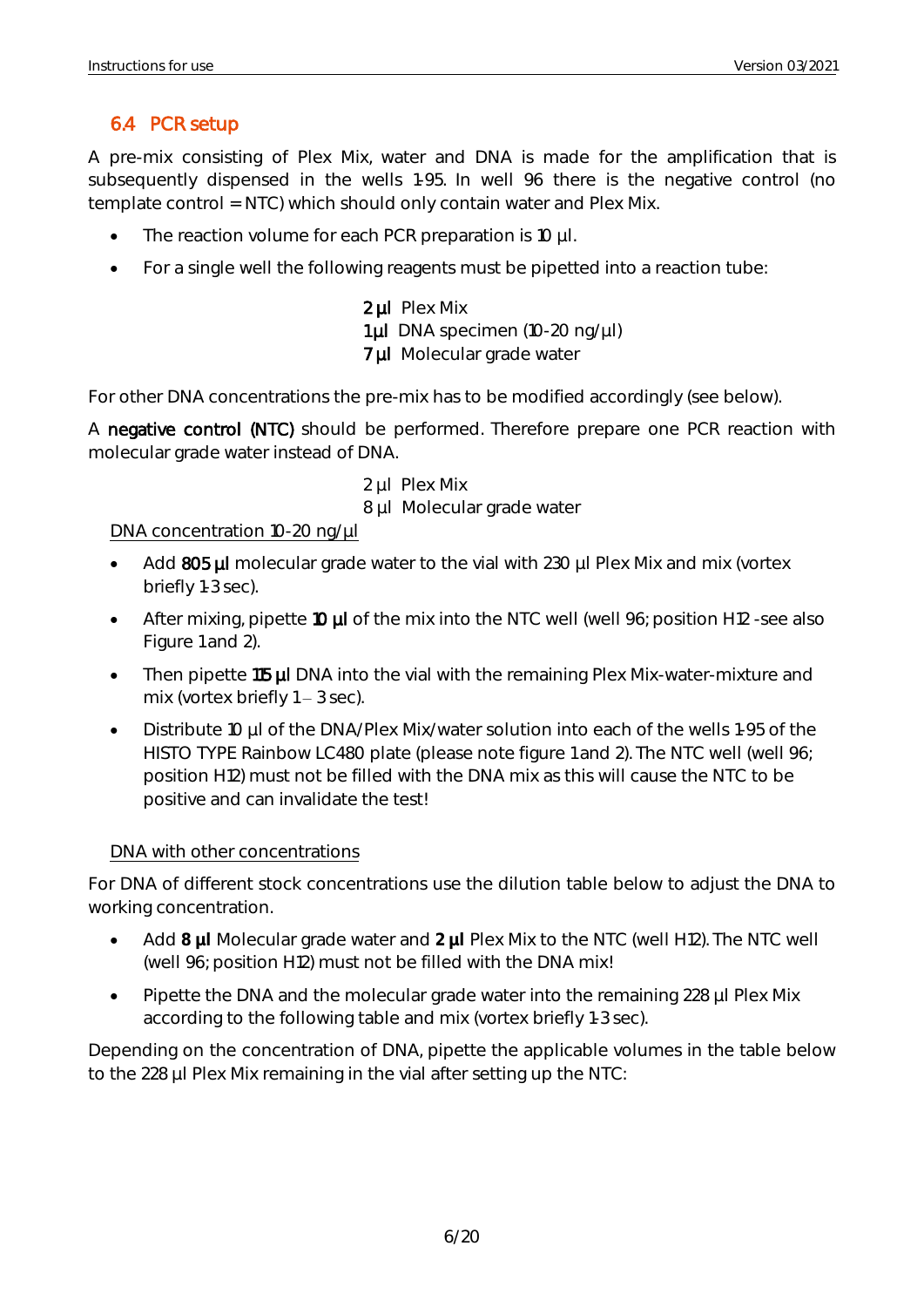| Concentration of the DNA [ng/µl] | Molecular grade water [µl] | DNA volume [µl] |
|----------------------------------|----------------------------|-----------------|
| $2 - 4$                          | 350                        | 870             |
| $5 - 9$                          | 690                        | 230             |
| $10 - 19$                        | 805                        | 115             |
| $20 - 39$                        | 860                        | 60              |
| $40 - 79$                        | 890                        | 30              |
| $80 - 150$                       | 905                        | 15              |
| 151 - 200                        | 912                        | 8               |

• Distribute **10 µl** of the DNA-Plex Mix-water solution into each of the wells 1-95 of the HISTO TYPE Rainbow LC480 plate.

**Please note:** When pipetting into the PCR wells it is important not to allow the pipette tip to contact the dried mix (dyed blue) in the bottom of the well. It is advisable to pipette to the side of the well to allow the 10 µl to mix by gravity with the dried mix (see Figure 1).



**Figure 2: HISTO TYPE Rainbow LC480 plate. In wells A1 to G12 are the dried specific mixes (blue coloured). In well H12 there is the dried NTC (also blue).**

Seal the PCR plate with the supplied qPCR seal and briefly spin the liquid down. Make sure that the plate is completely sealed, particularly at the edge of the plate. Make sure that the liquid has contacted the dried mix and there are no bubbles or air gaps in the reaction wells. If bubbles appear, gently tap the tubes on the laboratory bench to remove them, or preferably careful spin it down (10 sec).

**Figure 1**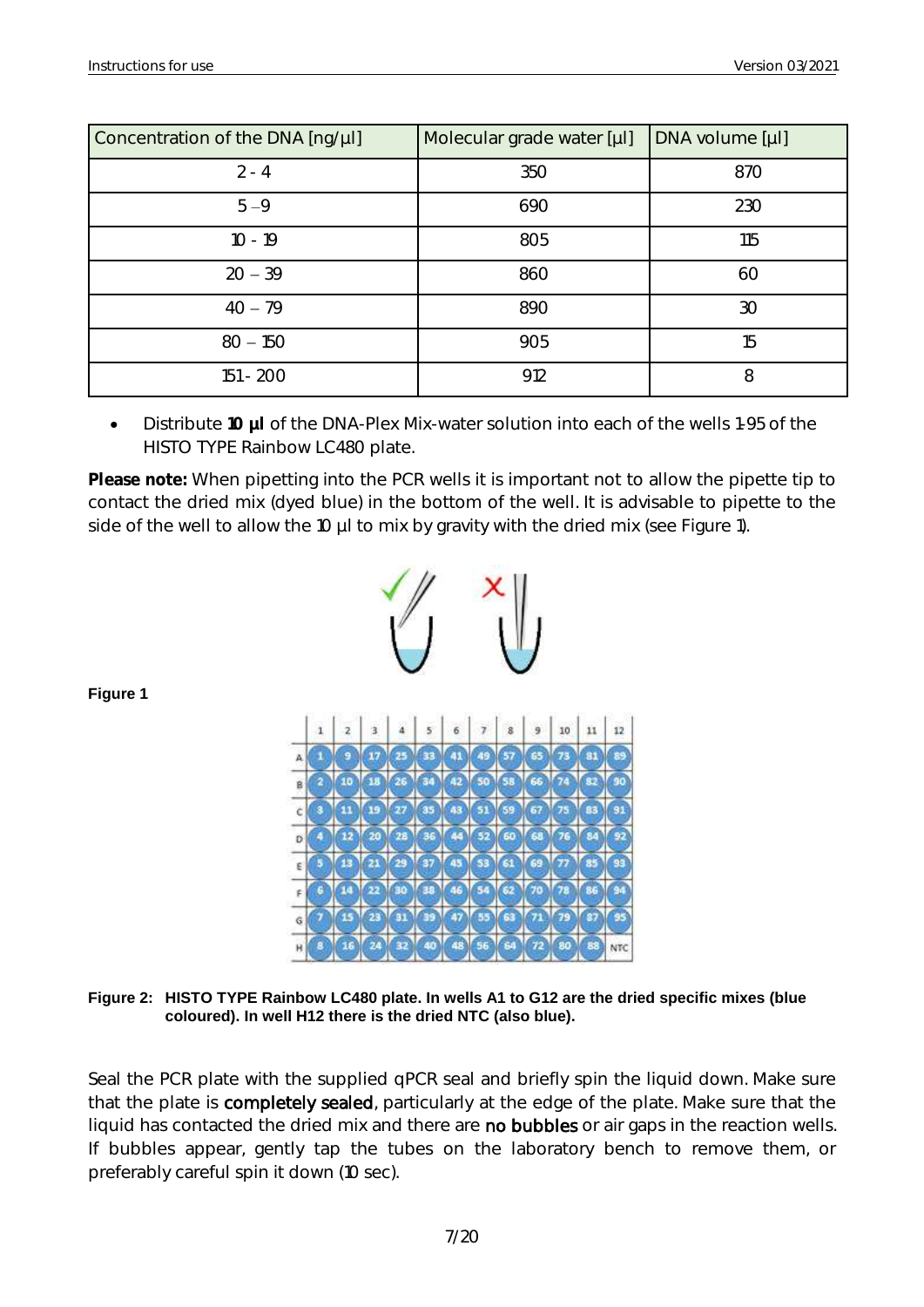Place the sealed PCR plate in the LC480 instrument. Please use the correct plate holder and orientation as per the notes below.

**Note:** Please make sure that you place the reaction plate into the cycler in the correct orientation as shown in Figure 2 above where the NTC well is in the bottom right corner, position H12.

**Note:** For the HISTO TYPE Rainbow plates a special plate holder for the Lightcycler 480 II is required, which is included in the first starter package (REF 726320). For more information please contact BAG Diagnostics.

#### <span id="page-8-0"></span>6.5 PCR program

It is strongly recommended to use the run template "HISTO TYPE Rainbow.ixo" provided by BAG Diagnostics. If it is not used, set up and save a PCR protocol with the following  $\cdot^{\circ}$  480.

II:**Amplification parameters**

| Detection Format: HISTO TYPE RAINBOW, Block size 96, Reaction volume 10 µl |  |  |  |
|----------------------------------------------------------------------------|--|--|--|
|                                                                            |  |  |  |

| Step  | Cycles | Analysis Mode  | Target<br>$(^{\circ}C)$ | Acquisition<br>Mode | Hold<br>(hh:mm:ss) | Ramp<br>$(^{\circ}C/S)$ | rate |
|-------|--------|----------------|-------------------------|---------------------|--------------------|-------------------------|------|
| Hold  |        | <b>None</b>    | 96                      | <b>None</b>         | 00:02:00           | 2.5                     |      |
| Cycle | 13     | None           | 98                      | <b>None</b>         | 00:00:05           | 2.5                     |      |
|       |        |                | 68                      | <b>None</b>         | 00:00:25           | 2.2                     |      |
| Cycle | 37     | Ouantification | 98                      | <b>None</b>         | 00:00:05           | 2.5                     |      |
|       |        |                | 68                      | Single              | 00:00:25           | 2.2                     |      |

**Channels for LightCycler® 480 Real-Time PCR Detection System** Use the following channel set up.

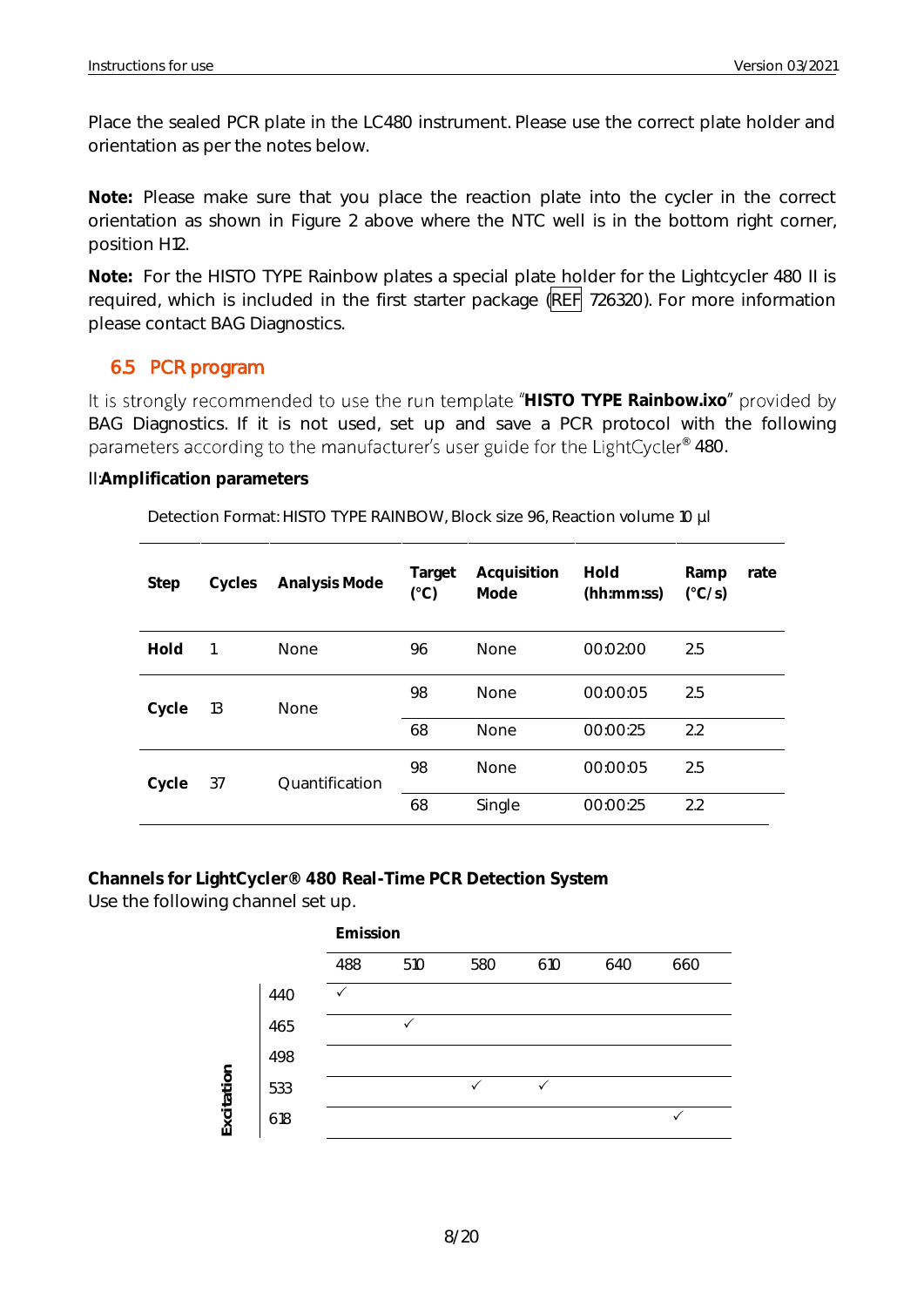| Excitation<br>Filter | Emission<br>Filter | Name                      | Melt<br>Factor | Ouant<br>Factor | Max<br>Integration<br>Time (Sec) |
|----------------------|--------------------|---------------------------|----------------|-----------------|----------------------------------|
| 44 <sub>O</sub>      | 488                | A425 (ATTO425)            |                | 10              |                                  |
| 465                  | 510                | FAM                       |                | 10              |                                  |
| 533                  | 580                | O560 (CalFluor Orange560) |                | 10              |                                  |
| 533                  | 610                | R610 (CalFluor Red610)    |                | 10              |                                  |
| 618                  | 660                | Q670 (Quasar670)          |                | 10              |                                  |

**Instrument Settings for Plate Type: White Plates**

It is not necessary to utilise colour compensation facility in the LightCycler<sup>®</sup> 480 II program as the PlexTyper® software performs these calculations during analysis.

#### <span id="page-9-0"></span>6.6 Define detection format and import run template

Before the run template is imported the detection format must be defined - this needs to be done only once on each instrument. To do this press the tools button  $\mathbb Z$  and choose **Detection Formats.** Define a new format named "HISTO TYPE Rainbow" with the filter combination shown in the screenshot below:



Now import the run template:

- 1. Save the run template file "HISTO TYPE Rainbow.ixo" to a dedicated folder on the PC connected to the instrument.
- 2. Start the software and click on the "Show the navigator" button <sup>1</sup> in the menu on the right side.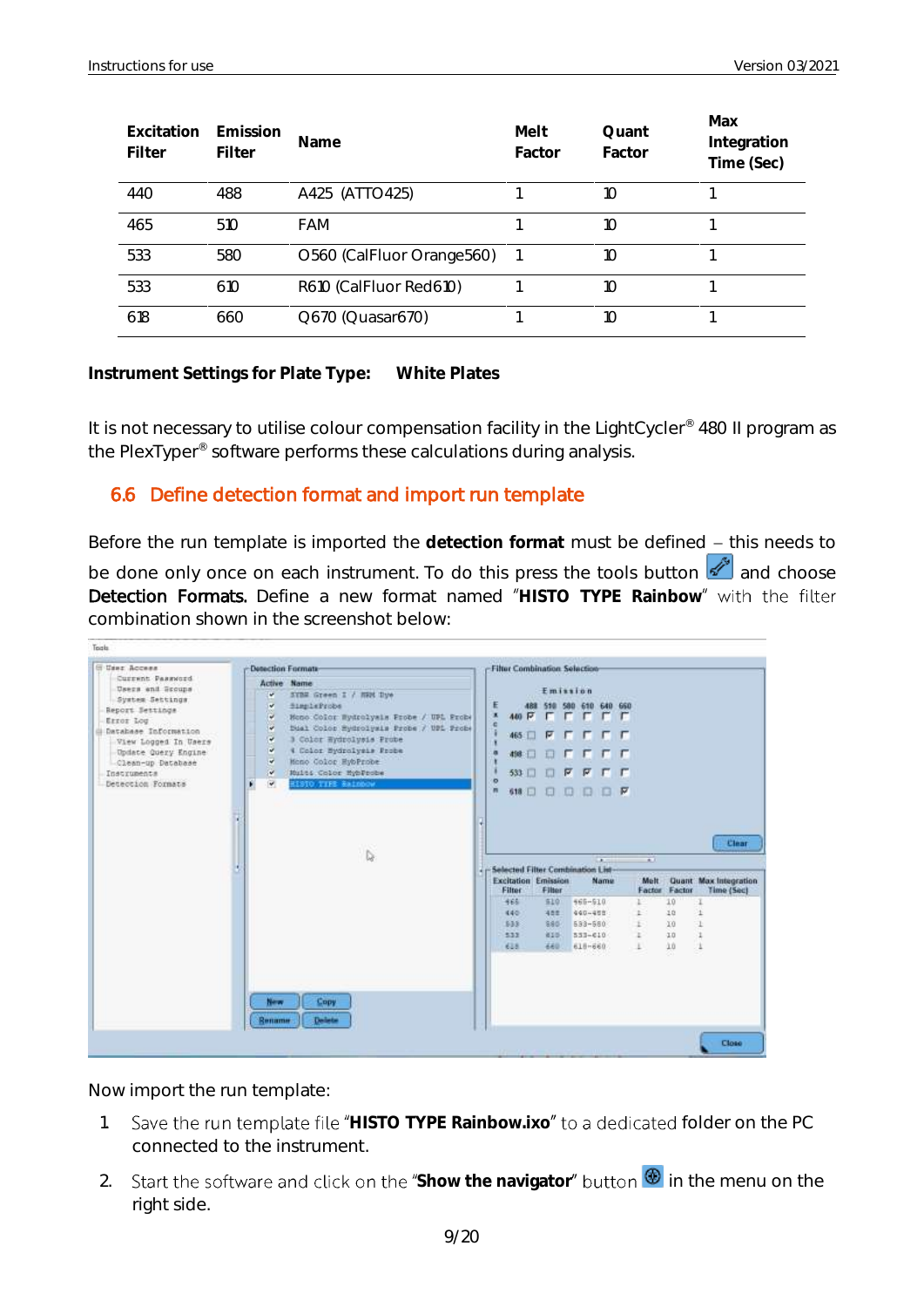3. In the navigator go to the **Run Templates** folder in Templates and open it. Then press the **Import** button at the bottom of the screen.

|                                                                                                                 | LightCycler® 480 Software release 1.5.1.62                                                                                                                                                               |                |                               |                                      |                                       |
|-----------------------------------------------------------------------------------------------------------------|----------------------------------------------------------------------------------------------------------------------------------------------------------------------------------------------------------|----------------|-------------------------------|--------------------------------------|---------------------------------------|
| Instrument:                                                                                                     | Virtual LightCycler 480 96 System II / Not Connected                                                                                                                                                     |                |                               |                                      |                                       |
| <b>Window:</b>                                                                                                  | <b>Navigator</b>                                                                                                                                                                                         |                |                               |                                      |                                       |
|                                                                                                                 |                                                                                                                                                                                                          |                |                               |                                      |                                       |
|                                                                                                                 |                                                                                                                                                                                                          |                | <b>Navigator</b>              |                                      |                                       |
| ⊟ <sup></sup> as Root<br>由 -- Administration<br><b>Roche</b><br>$\mathbf{F}$<br>F-<br>$\mathbf{F}$<br>田…<br>Ė-í | System Admin<br>Experiments<br>Macros<br>Preferences<br>Special Data<br>Templates<br><b>Analysis Templates</b><br><b>Benot Templates</b><br><b>Run Templates</b><br>Sample Lemplates<br>Subset Templates |                |                               |                                      |                                       |
| Problem<br>Reporting<br><b>New</b>                                                                              | Import<br><b>New Folder</b>                                                                                                                                                                              | Export<br>Open | <b>Batch Import</b><br>Rename | <b>Batch Export</b><br><b>Delete</b> | <b>Results Batch</b><br><b>Export</b> |
|                                                                                                                 |                                                                                                                                                                                                          |                |                               |                                      | Copy                                  |

4. Select the template from the location on your PC and click open.

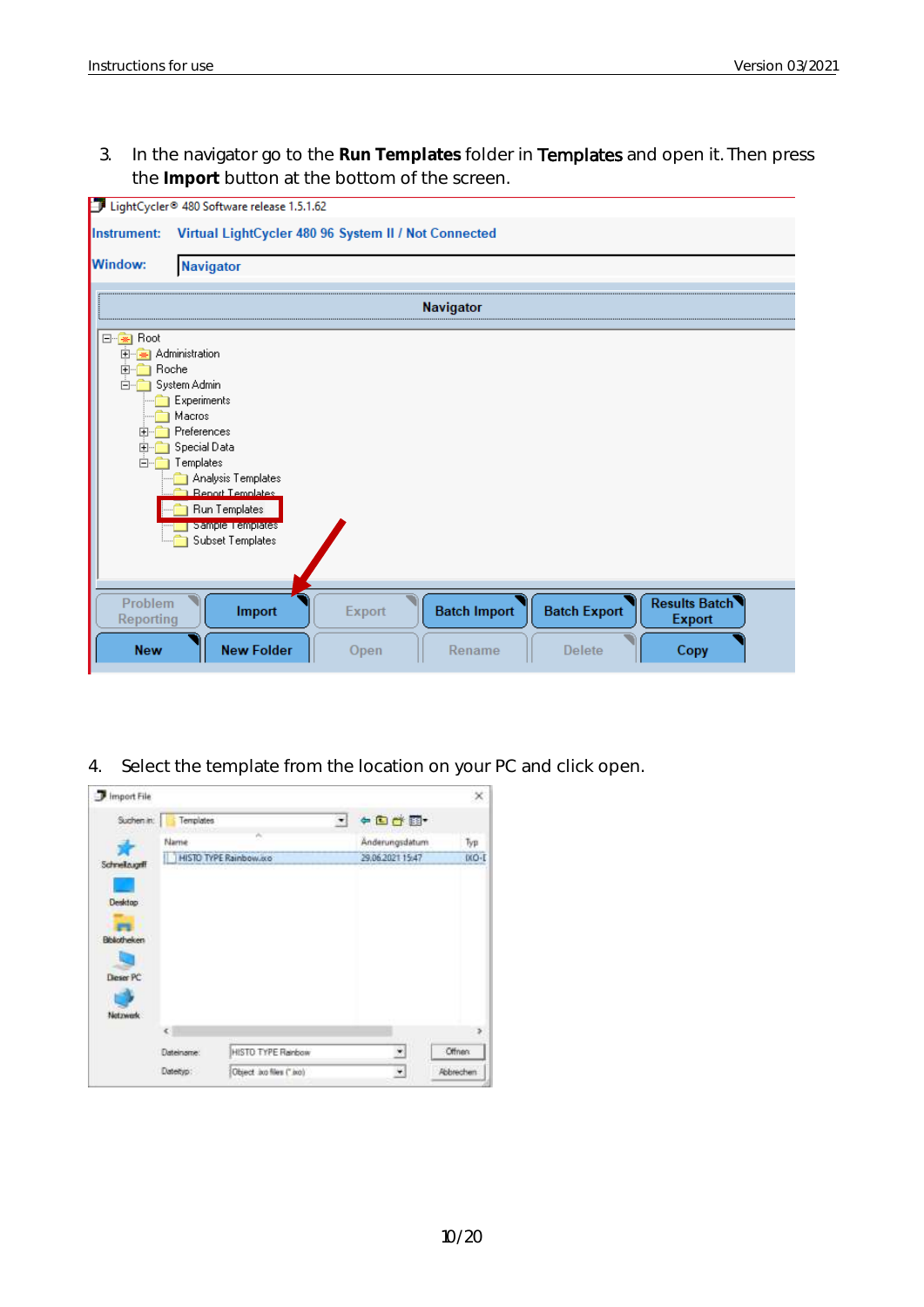5. On the next Screen press the Save button on the right-hand menu.

| at LightCorier® 800 Defference Interest 0.01 AU<br>between Weart Light you lift N Towns 5   No Comment<br><b>SEETIS TWY Sundam</b><br><b>Mindson</b> | J. | <b>Steel</b> | Detailson: My Computer (Research)<br>Symptonians: | Ξ | $\sim$<br>G    |
|------------------------------------------------------------------------------------------------------------------------------------------------------|----|--------------|---------------------------------------------------|---|----------------|
| Digital function and the commer-<br><b>System</b>                                                                                                    |    |              |                                                   |   | 印<br>⊵         |
| Carry Carry Carry<br>here is no template edding mediate for hits (pps)<br>and the community of the community of                                      |    |              |                                                   |   | <b>82 22 0</b> |
|                                                                                                                                                      |    |              |                                                   |   |                |
|                                                                                                                                                      |    |              |                                                   |   |                |
|                                                                                                                                                      |    |              |                                                   |   |                |

6. Again select the **Run Template** folder and confirm with the tick mark.

| Save Template                              |      |
|--------------------------------------------|------|
|                                            |      |
| <b>E-G</b> Root<br><b>E-G</b> System Admin |      |
|                                            |      |
| Experinertz<br>Macros                      |      |
|                                            |      |
| <b>E</b> Preferences<br>E C Special Data   |      |
| Templates                                  |      |
| Analysis Templates                         |      |
| <b>United Textilents</b>                   |      |
| <b>Run Templates</b>                       |      |
|                                            |      |
| Subset Templates                           |      |
|                                            |      |
|                                            |      |
|                                            |      |
|                                            |      |
|                                            |      |
|                                            |      |
|                                            |      |
|                                            |      |
|                                            |      |
|                                            |      |
|                                            |      |
|                                            |      |
|                                            |      |
|                                            |      |
|                                            |      |
|                                            |      |
|                                            |      |
|                                            |      |
|                                            |      |
|                                            |      |
|                                            |      |
|                                            |      |
| Mame HISTO TYPE Rainbow                    |      |
|                                            |      |
|                                            | Q(8) |

7. The template is now saved. Close the screen in the menu on the right-hand side:  $\circledR$ 

#### <span id="page-11-0"></span>6.7 Perform the real-time PCR run

Before you start the run make sure that "White Plates" is selected in the Tools section for **Instruments**.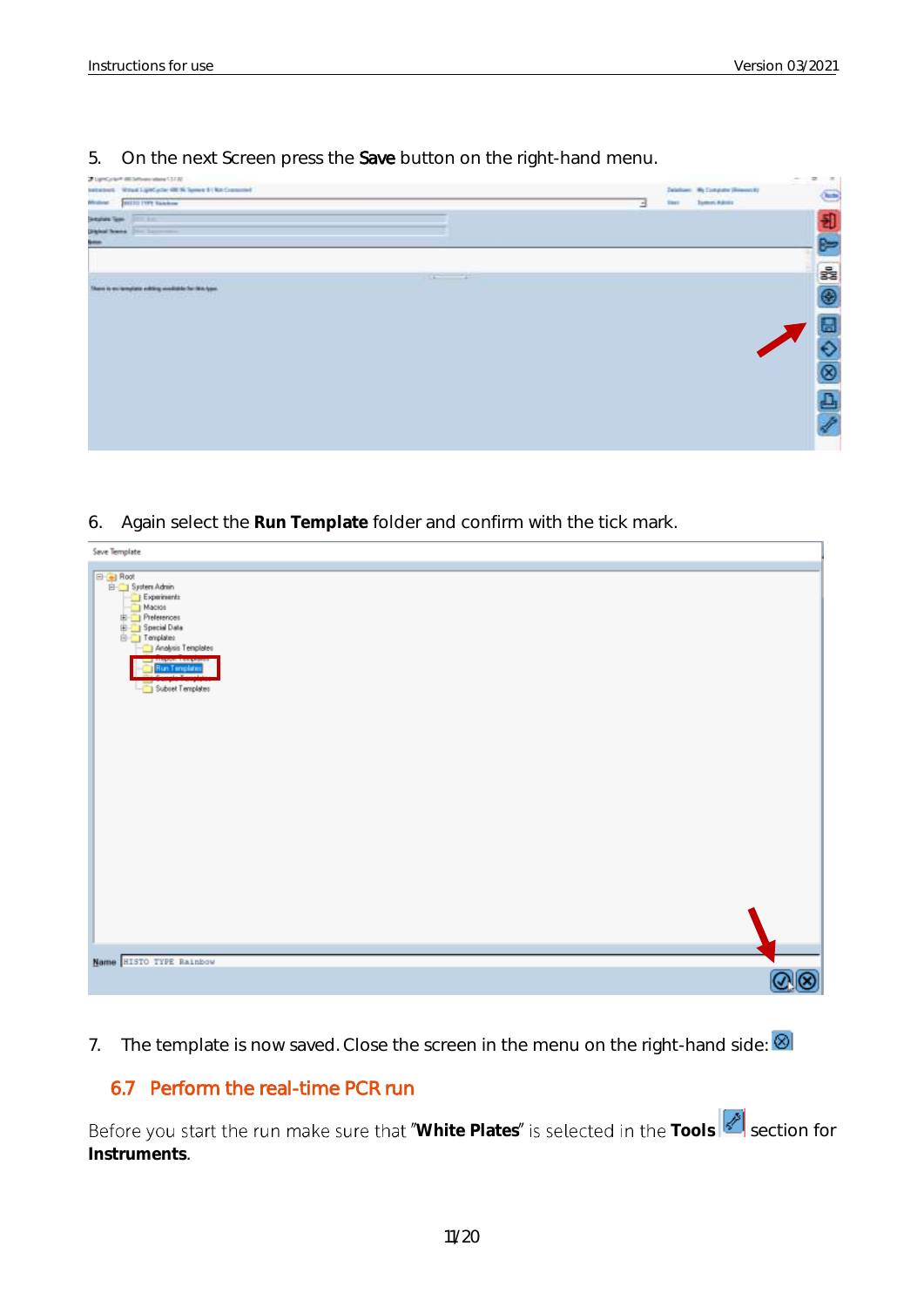| Users and Groups                                 | Connection                        |                                    | Operation Log     | <b>Self Test</b>               |
|--------------------------------------------------|-----------------------------------|------------------------------------|-------------------|--------------------------------|
| System Settings<br>Report Settings               | <b>Connection Settings</b>        |                                    |                   | Lamp                           |
| Error Log                                        | Name                              | TITTERE SERROYEEN AND NO System II |                   | <b>Absolute Intensity</b>      |
| il Database Information.<br>View Louged In Users | IP Address (1999)                 |                                    |                   | Operation Time (h)             |
| Update Query Engine                              |                                   |                                    |                   |                                |
| Clean-up Database                                |                                   |                                    | Tash Chronochial  | Reset values after Lamp Change |
| <b>Institute nts</b><br>Formats                  | <b>Instrument Settings</b>        |                                    |                   |                                |
| Detect,                                          |                                   |                                    | <b>Plate Type</b> | <b>IS William Planters</b>     |
|                                                  | El Barroda Enablud                |                                    |                   | <b>U Clear Pintes</b>          |
|                                                  |                                   |                                    |                   | Mood Plates time configurable) |
|                                                  |                                   |                                    |                   |                                |
|                                                  | Instrument leformation-           |                                    |                   |                                |
|                                                  |                                   |                                    |                   |                                |
|                                                  | Instrument ID/ Vachina - M-Syn 21 |                                    | <b>Block Size</b> | <b>Block Type Allenance</b>    |
|                                                  | <b>Technical Information</b>      | <b>Excitations Filters</b>         |                   | <b>Emission Filters</b>        |
|                                                  | <b>Hot Connected</b>              | Pos Wavelength                     |                   | Pos Wavelength                 |
|                                                  |                                   | 440                                |                   | 488<br>ĸ                       |
|                                                  |                                   | 465                                |                   | 610<br>œ                       |
|                                                  |                                   | 490                                |                   | 1 z<br>seo                     |
|                                                  |                                   | 553                                |                   | 410                            |
|                                                  |                                   | <b>E16</b>                         |                   | 640<br>×<br>H.                 |
|                                                  |                                   |                                    |                   | 660                            |
|                                                  |                                   |                                    |                   |                                |
|                                                  |                                   |                                    |                   |                                |
|                                                  |                                   |                                    |                   |                                |
|                                                  |                                   |                                    |                   |                                |

By clicking on "New experiment from template" in the start screen open the template "HISTO TYPE Rainbow.ixo" from the run templates folder. Then click on the tick mark to confirm.

|        | 1 Low War E 490 Surface Information 12                             |                                                                                                                                             |                         |                      |                              |                           | - 10         |
|--------|--------------------------------------------------------------------|---------------------------------------------------------------------------------------------------------------------------------------------|-------------------------|----------------------|------------------------------|---------------------------|--------------|
|        | Instrument: LC400 IE96 xn32041 / Standby (no MWP)                  |                                                                                                                                             |                         | Database:            | Research Database (Research) |                           | <b>Soche</b> |
| Window | Owenstew                                                           |                                                                                                                                             |                         | <b>User:</b>         | <b>Sydney Admin</b>          |                           |              |
|        | LightCycler® 480 Software release 1.5.1.62 SP3<br>Version 1.5.1.62 |                                                                                                                                             |                         |                      |                              |                           |              |
|        | Create Experiment Rom Template                                     |                                                                                                                                             |                         |                      |                              | <b>M</b> Creation-        |              |
|        | -Ron Templates-                                                    |                                                                                                                                             |                         |                      |                              |                           |              |
|        | <b>Name</b>                                                        | Path                                                                                                                                        |                         | <b>Creation Date</b> | i.                           |                           | ś            |
|        | Endpoint Genutyping (PCR Read) 96-8                                | Roche/Templates/Run Templates/System II Run(87/20/2027 17:08:36.713)                                                                        |                         |                      |                              |                           |              |
|        | Endport Genstyping (Pre-Post Read) 96-8<br>Gene Scanning 96-8      | Roche/Templates Run Templates/System II Run 07/20/2007 17:13:51:398<br>Roche/Templates/Run Templates/System ft Run(07/20/2007 16:44:36 871) |                         |                      |                              | <b>W Experiment</b>       | $\bigcirc$   |
|        | HybProbe 36-E                                                      | Roche/Templates/Run Templates/Bystem II Run 07/18/2007 15:44:17.911                                                                         |                         |                      |                              | <b>Brittent bom Macro</b> |              |
|        | Moro Color Hydrolysis Probe - UPI, Probe 96 E.                     | :Rische/Templates/Run Templates/System II Run:07/20/2007 16:32:53.576                                                                       |                         |                      |                              |                           |              |
|        | SimileProbe 96-8                                                   | Roche/Templates-Run Templates/System II Run 87/20/2007 15:53:27 964                                                                         |                         |                      |                              | dmant from Tamptine       | 닖            |
|        | SYER Given   964<br><b>HID TWEE Base</b>                           | RochwTemptates Run Temptates/System II Run 67/20/2007 15:54:55:391<br>Sustain Adventure consultant Temperan                                 | <b>REPART 1156 IS C</b> |                      |                              |                           |              |
|        |                                                                    |                                                                                                                                             |                         |                      |                              | <b>Existing Object</b>    |              |
|        | - Subset Templates-                                                |                                                                                                                                             |                         |                      |                              |                           |              |
|        | <b>Name</b>                                                        | Path                                                                                                                                        |                         | <b>Creation Date</b> |                              |                           |              |
|        |                                                                    |                                                                                                                                             |                         |                      |                              |                           |              |
|        |                                                                    |                                                                                                                                             |                         |                      |                              |                           |              |
|        |                                                                    |                                                                                                                                             |                         |                      |                              |                           |              |
|        |                                                                    |                                                                                                                                             |                         |                      |                              |                           |              |
|        |                                                                    |                                                                                                                                             |                         |                      |                              |                           |              |
|        |                                                                    | <b>SAN</b><br>w                                                                                                                             |                         |                      |                              |                           |              |
|        | Sample Editor Templates                                            | <b>Path</b>                                                                                                                                 |                         | <b>Creation Date</b> |                              |                           |              |
|        | <b>Martin</b>                                                      |                                                                                                                                             |                         |                      |                              |                           |              |
|        |                                                                    |                                                                                                                                             |                         |                      |                              |                           |              |
|        |                                                                    |                                                                                                                                             |                         |                      |                              |                           |              |
|        |                                                                    |                                                                                                                                             |                         |                      |                              |                           |              |
|        |                                                                    |                                                                                                                                             |                         |                      |                              |                           |              |
|        |                                                                    |                                                                                                                                             |                         |                      |                              |                           |              |
|        |                                                                    |                                                                                                                                             |                         |                      |                              |                           |              |
|        |                                                                    |                                                                                                                                             |                         |                      |                              |                           |              |
|        |                                                                    |                                                                                                                                             |                         |                      |                              |                           |              |

Then click on the "Save" button to save the new experiment with a new name beginning with the RUN ID created in the PlexTyper® software. Confirm by clicking on the tick mark.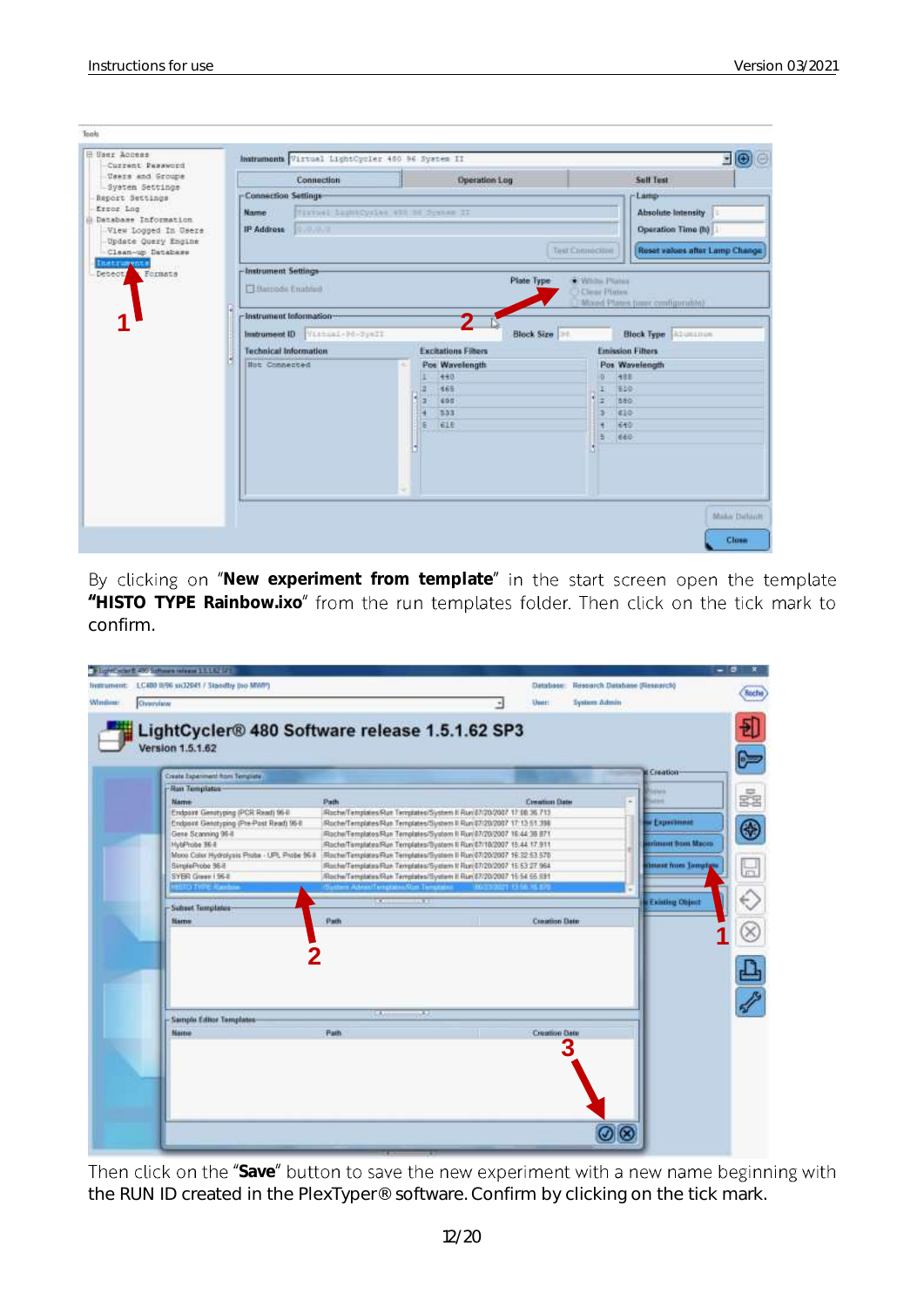| <b><i><u>Industrial</u></i></b><br>Wolker | (1.49) indicate state (1.1.1)<br>Virtual Lightly (as \$50.00 Append it   Not Liemented<br><b>New Experiment</b>                |                                                                                                                                                |   | <b>Station</b><br><b>Sank</b> | My Company (Beautiful)<br><b>Tyroni Adams</b>                                                                                           | G                                      |
|-------------------------------------------|--------------------------------------------------------------------------------------------------------------------------------|------------------------------------------------------------------------------------------------------------------------------------------------|---|-------------------------------|-----------------------------------------------------------------------------------------------------------------------------------------|----------------------------------------|
| 1448<br>-                                 | Sebur<br>Determed Perman Shilling cover.                                                                                       | Save LightCycler® 480 Experiment                                                                                                               |   |                               | <b>Lamia Brank</b>                                                                                                                      | 田野                                     |
|                                           | <b>Deter Comp 13</b><br><b>Pregnant Baltim</b><br><b>Kings</b><br>٥<br>Colder<br>Grite<br>0<br><b>Timelit CEL</b><br>⊛. –<br>Θ | ⊟ <sup></sup> <sub>■</sub> Root<br>$\Box$<br>System Admin<br>Experiments<br>Macros<br>Preferences<br>由<br>Special Data<br>田<br>Templates<br>田… |   |                               | <b>Bowlynia Mode</b><br><b>Castro</b><br>(miss)<br>ш<br>Illinia<br>143<br>īπ<br>TOAMHERHAKEN<br><b>Wan CTA</b><br><b>Thry Delin Dan</b> | å<br>$\overline{\odot}$<br>⊟<br>♦<br>Ø |
|                                           | 113456666<br>미도일정보<br><b>STERN</b><br>3.0133<br>m<br>المتبنة<br>1Y                                                             | 2<br>Name PT3_RainbowRun                                                                                                                       | 3 |                               | 518.25<br>10011<br><b>Smith</b>                                                                                                         | 凸夕                                     |
|                                           |                                                                                                                                |                                                                                                                                                |   |                               |                                                                                                                                         | 0                                      |

Choose the correct detection format in the "Setup" field. Then you can start the run with the "Start Run" button.

| <b>UTI RainbowRun</b>            |                                     |                 |                                                             | <b>User:</b><br>$\bullet$             | <b>System Admin</b> |                                    |
|----------------------------------|-------------------------------------|-----------------|-------------------------------------------------------------|---------------------------------------|---------------------|------------------------------------|
|                                  | <b>Run Protocol</b>                 |                 | Data                                                        |                                       | <b>Run Notes</b>    |                                    |
| Senap-                           | Detection Format HISTO TYPE Rainbow |                 | <b>P</b> Costonice                                          | <b>Block Size</b>                     | Plate 10- 03183446  | Reaction Volume 10                 |
| <b>Calar Comp ID</b>             |                                     | Lot No          |                                                             | Test ID                               |                     |                                    |
|                                  |                                     |                 | Programs                                                    |                                       |                     |                                    |
| Program Name<br>+ Hold           |                                     |                 |                                                             |                                       | Cyclos<br>IŦ.       | <b>Analysis Mode</b><br>$2$ Nane   |
| O<br>Cycle                       |                                     |                 |                                                             |                                       | 13                  | C None                             |
| Cycle<br>$\overline{\mathsf{e}}$ |                                     |                 |                                                             |                                       | 37                  | $\frac{1}{2}$ Quattification       |
| Cosking                          |                                     |                 |                                                             |                                       | Ħ.                  | $\frac{a}{a}$ Name                 |
| Y                                |                                     |                 |                                                             |                                       |                     |                                    |
|                                  |                                     |                 | $\rightarrow$<br><b>CALLS</b><br><b>Temperature Targets</b> |                                       |                     |                                    |
| Target (°C)                      | <b>Acquisition Mode</b>             | Bidd (Mimming)  | <b>Ramp Rate ('C/v)</b>                                     | Acquisitions (par 'C) 50c Target ('C) |                     | Stop Size (°C) Step Delay (cycles) |
| $\circ$<br>F 96                  | 2116m                               | $* 40.0200$     | 225<br>÷.                                                   |                                       | $-20$<br>$+10$      | 250                                |
|                                  |                                     |                 |                                                             |                                       |                     |                                    |
|                                  |                                     |                 |                                                             |                                       |                     |                                    |
| $\frac{1}{2}$                    |                                     |                 |                                                             |                                       |                     |                                    |
|                                  |                                     |                 |                                                             |                                       |                     |                                    |
|                                  |                                     |                 | 183                                                         |                                       |                     |                                    |
|                                  |                                     |                 | <b>Cleary May</b>                                           |                                       |                     |                                    |
|                                  |                                     |                 |                                                             |                                       |                     |                                    |
| <b>YBS</b>                       |                                     |                 |                                                             |                                       |                     |                                    |
| 同                                |                                     |                 |                                                             |                                       |                     |                                    |
| 群                                |                                     |                 |                                                             |                                       |                     |                                    |
| 70                               |                                     |                 |                                                             |                                       |                     |                                    |
| 新                                |                                     |                 |                                                             |                                       |                     |                                    |
| Tamperstress (T2)<br>51          |                                     |                 |                                                             |                                       |                     |                                    |
| 43                               |                                     |                 |                                                             |                                       |                     |                                    |
| 30                               |                                     |                 |                                                             |                                       |                     |                                    |
| 0:00.00<br>0.05526               | <b>R11.00</b>                       | 037.34<br>92406 | Estanded Time Disnacost                                     | 2.43.56<br>0.37.24                    | 自旋室                 | <b>GM</b>                          |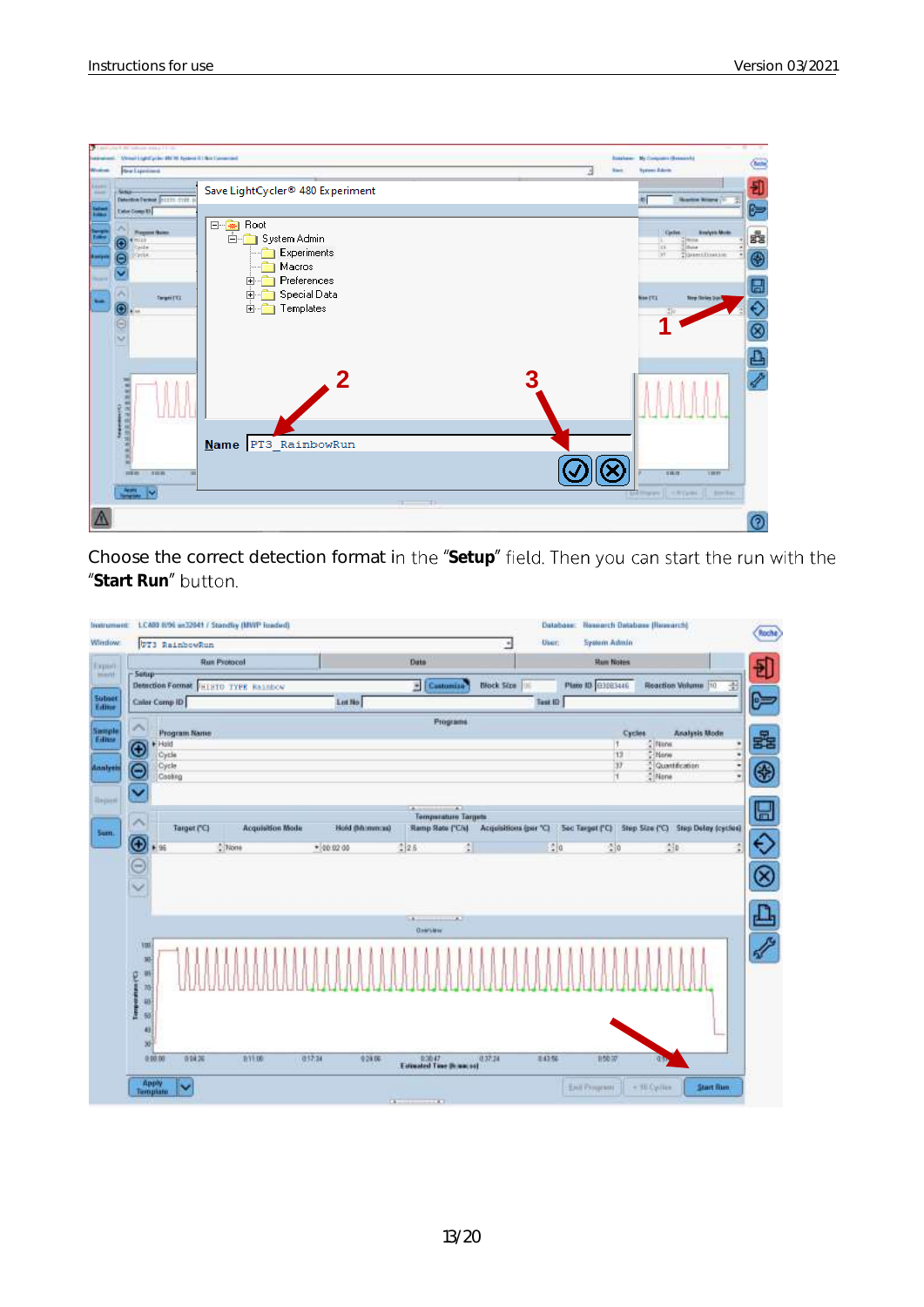# <span id="page-14-0"></span>6.8 Export of results from LightCycler® 480 II

PlexTyper<sup>®</sup> utilises xml files from LightCycler<sup>®</sup> 480 II instruments. After the run is complete there is no requirement for analysis in the Roche software. Export the raw data in XML form with the following steps:

- 1. If not already open use the Roche software to open the Roche. IXO file.
- 2. Navigate to the export function  $\bigotimes$  in the Roche software.

|                                              | U-LightCycler® 468 Schools educat 1,5156                                                                                                                                         |                                              |                               | $\frac{1}{2} \left( \frac{1}{2} \right) \left( \frac{1}{2} \right) \left( \frac{1}{2} \right)$ | n.<br>36                       |
|----------------------------------------------|----------------------------------------------------------------------------------------------------------------------------------------------------------------------------------|----------------------------------------------|-------------------------------|------------------------------------------------------------------------------------------------|--------------------------------|
| Western.                                     | destrainment. Visitual LightEpckin 800 ftl. System (LT/Not Corporated)<br>03.801.0226.08                                                                                         |                                              | <b>User:</b><br>$\mathcal{A}$ | <b>Balakasa: My Computer Photostok)</b><br><b>Rythree Adelesis</b>                             | $\overline{\text{Im } \theta}$ |
| Expert                                       | <b>MARINEZ ANN 48 ANN 1985</b><br>Disastor 26/00/1901 15:15 11                                                                                                                   |                                              |                               |                                                                                                | 刊                              |
| <b>SHEE</b><br>si m<br>سنده<br><b>EVROLE</b> | $\begin{tabular}{ c c c c c c c } \hline & $100000 & $10000 & $10000 \\ \hline & $10000 & $10000 & $10000 \\ \hline & $10000 & $10000 & $10000 \\ \hline \end{tabular}$          |                                              |                               |                                                                                                | $\overline{c}$                 |
| __<br><b>Standards</b>                       | <b>PATERIXT WITHOUT A</b><br>7. Photosophi<br><b>A DAILY AND SAFEKEEP CONSUMERS</b>                                                                                              |                                              |                               |                                                                                                |                                |
| <b>Law</b><br>⋍                              | For the bullet of HANDONEY, 19, 19, 40 and completed or 26,000,000 ( 10, 14, 25, in process cycle ( CBR) fields and the<br>September 10, 520491<br><b>Timester System Friend</b> |                                              |                               |                                                                                                | 롦                              |
| Analysi                                      | <b>Program</b><br>O Helderg Timer<br>Tapmid<br>13 cockiel<br>$\frac{3m}{2m}$<br>Fig. Steak                                                                                       |                                              |                               |                                                                                                | $^{\circledR}$                 |
| <b>Toronto</b>                               | <b>CO's perfect of</b><br><b>FUE Sheet</b><br><b>Taracciones</b><br>Hank tops. Mi swells \$100 m (                                                                               |                                              |                               |                                                                                                |                                |
| <b>September</b>                             | <b>Bineston Social</b><br><b>River G Play</b><br>hing and manuals, Danaesic                                                                                                      |                                              | Export                        |                                                                                                | 000                            |
|                                              | <b>Filip contribution</b><br>Adve Nee<br><b>Field Electric</b><br><b>Bullet Cherry</b><br>OF.                                                                                    | Maximpatriana<br>1 setendbr/<br>1 incomedia) | <b>Button</b>                 |                                                                                                |                                |
|                                              | <b>HASE</b><br><b>2002年</b><br>保護措施                                                                                                                                              | 1 november<br>1 contendità<br>1 millionator  |                               |                                                                                                |                                |
|                                              |                                                                                                                                                                                  | <b>A Contract</b>                            |                               |                                                                                                | 凸                              |
|                                              |                                                                                                                                                                                  |                                              |                               |                                                                                                | d.                             |
|                                              |                                                                                                                                                                                  |                                              |                               |                                                                                                |                                |
|                                              |                                                                                                                                                                                  |                                              |                               |                                                                                                |                                |
|                                              |                                                                                                                                                                                  |                                              |                               |                                                                                                |                                |
|                                              |                                                                                                                                                                                  |                                              |                               |                                                                                                |                                |
|                                              |                                                                                                                                                                                  |                                              |                               |                                                                                                |                                |
|                                              |                                                                                                                                                                                  |                                              |                               |                                                                                                |                                |
|                                              |                                                                                                                                                                                  |                                              |                               |                                                                                                |                                |

3. Select Export. The windows pop up will allow you to **Save as type'**. Please select "Summary XML File (\*xml)" from the drop down menu. Export the run file to a suitable location for import into PlexTyper® software.

| Save in:       | LC480 PES  |                                    | 白び囲              |                     |                          |      |
|----------------|------------|------------------------------------|------------------|---------------------|--------------------------|------|
|                | Name       |                                    | Date modified    | Type                | Size                     |      |
| Quick access   |            | PT136 19Z0135 QH-2021-02-26-08.xml | 01/03/2021 12:39 | XML Document        | 3,922 KB                 |      |
|                |            | PT135 19Z0707 QH-2021-02-26-07.xml | 01/03/2021 12:38 | XML Document        | 3,922 KB                 |      |
|                |            | PT134 19Z0136 OH-2021-02-26-06.xml | 01/03/2021 12:35 | XML Document        | 3,922 KB                 |      |
| Desktop        |            | PT133 19Z0133 OH-2021-02-26-05.xml | 01/03/2021 12:34 | XML Document        | 3,923 KB                 |      |
|                |            | PT132 19Z0719 QH-2021-02-26-04.xml | 01/03/2021 12:33 | XML Document        | 3,923 KB                 |      |
|                |            | PT131 19Z0689 QH-2021-02-26-03.xml | 01/03/2021 12:33 | XML Document        | 3,923 KB                 |      |
| Libraries      |            | PT130 19Z0748 QH-2021-02-26-02.xml | 01/03/2021 12:32 | XML Document        | 3,922 KB                 |      |
|                |            | PT128 19Z0690 OH-2021-02-25-08.xml | 01/03/2021 12:30 | XML Document        | 3.921 KB                 |      |
|                |            | PT129 21Z0045 QH-2021-02-26-01.xml | 01/03/2021 12:28 | XML Document        | 3.921 KB                 |      |
| This PC        |            | PT120 19Z0382 QH-2021-02-22-03.xml | 23/02/2021 15:11 | XML Document        | 3,922 KB                 |      |
|                |            | PT119 18Z0192 OH-2021-02-22-02.xml | 23/02/2021 15:10 | XML Document        | 3,920 KB                 |      |
| <b>Network</b> |            | PT118 19Z0068 QH-2021-02-22-01.xml | 23/02/2021 15:10 | XML Document        | 3,921 KB                 |      |
|                |            | PT116 19Z0709 QH-2021-02-19-04.xml | 19/02/2021 14:51 | <b>XML</b> Document | 3,922 KB                 |      |
|                |            | PT115 1970021 OH-2021-02-19-03 vml | 19/02/2021 14-50 | <b>XMI Document</b> | 3 924 KR                 |      |
|                | File name: | QH-2021-02-26-08 xml               |                  |                     | $\overline{\phantom{a}}$ | Save |

If the XML file has not been set up in the LightCycler<sup>®</sup> 480 II with the PT prefix number it should now be given the correct prefix so that it looks similar to the image below.

| <b>Name</b>                    | $\vee$ Date modified | Type                | Size     |
|--------------------------------|----------------------|---------------------|----------|
| PT199 Rainbow run DNA 126F.xml | 14/01/2021 16:24     | <b>XML Document</b> | 3.963 KB |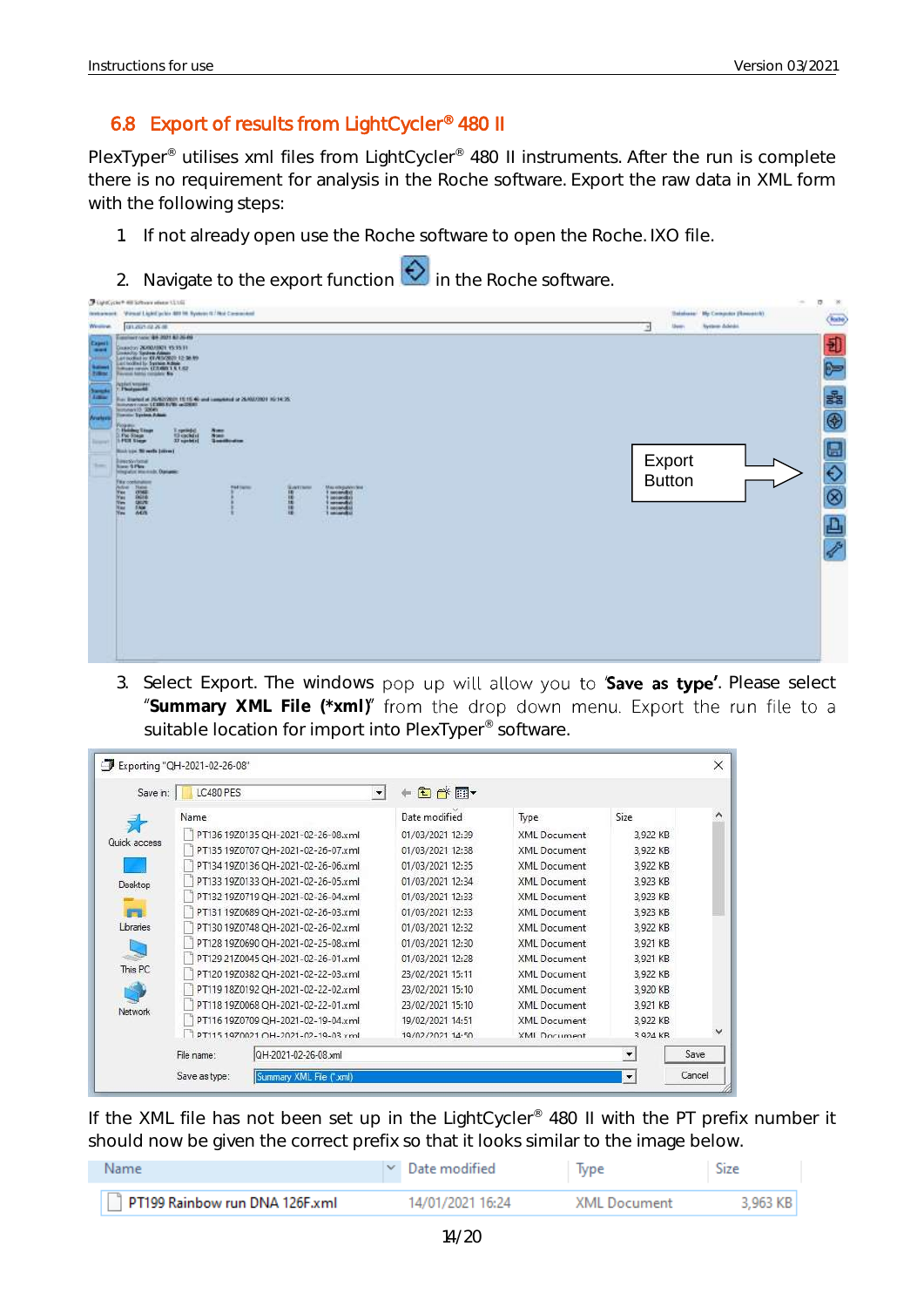# <span id="page-15-0"></span>6.9 Evaluation and interpretation of the results

For evaluation and interpretation of the data it is mandatory to use the PlexTyper<sup>®</sup> software (available free of charge from BAG Diagnostics) in conjunction with the kit specific data file. The kit files required for the evaluation are available from the BAG Diagnostics download server [\(www.service.bag-diagnostics.com\)](http://www.service.bag-diagnostics.com/).

Please make a note of the lot number of the kit. The interpretation kit files are product and lot specific. Use of incorrect kit files could result in incorrect genotyping. For interpretation of the results the raw data must be transferred from the thermocycler to a computer running the PlexTyper® software (e.g. with a suitable USB drive).

HISTO TYPE Rainbow LC480 is a 5-channel, 96 well multiplex genotyping test. It is possible to view data on the amplification machine software, but it is not possible to interpret without use of the PlexTyper® software. For LightCycler® 480 II analysis colour compensation must be applied, which occurs in the PlexTyper<sup>®</sup> software.

#### <span id="page-15-1"></span>6.10 Import of the results file into the PlexTyper® software

**Please follow the instructions for use for the PlexTyper® software for interpretation of the data.**

Open the PlexTyper® software. From the home screen choose **View plates with no associated results** under **Plates**. A list opens with all tests that are not linked with raw data yet. There is a global **Search** field at the top of the table to search the whole table.

|                   | View Plates With No Associated Results |                |             |                |           |                   |            |            |            |                  |               |
|-------------------|----------------------------------------|----------------|-------------|----------------|-----------|-------------------|------------|------------|------------|------------------|---------------|
| 19Z               |                                        | <b>Search</b>  |             |                |           |                   |            |            |            |                  |               |
| Flum ID           | Test Scor                              | When Added     | <b>User</b> | Product Number | Lot       | <b>Kit Name</b>   | <b>KSI</b> | Sample IDT | Sample IDZ | <b>Full Name</b> | Date of Birth |
| 1.714             |                                        | ME 13 May 2020 | admin       | 7212230        | 950FEHM06 | HittoType Rainbow | .1917      | 192003     | WON'M.     |                  |               |
|                   |                                        | 96 13 May 2020 | admin       | 728220         | 950FEHM06 | HistoType Rainbow | 1017       | 920030     | PAR        |                  |               |
| $\frac{PT5}{PT6}$ |                                        | 96 13 May 2020 | admin       | 728220         | 950FEHM06 | HistoType Rainbow | 1017       | 920744     |            |                  |               |

Double click on the required test to be interpreted; this opens the results summary window. Select **Import File** and select the XML file with the correct PT RUN ID prefix (e.g. PT4.xml) exported from the LightCycler® 480 II.

Initial loading of the kit file data takes approximately 45 seconds, unless it is already open, the bottom left corner of the screen shows a progress bar. After that the results for user review are presented.

A negative control (NTC) is used as contamination control. If DNA or contaminating amplicon is inadvertently added to the NTC reaction a positive signal will occur. If the Cq is less than 36 it will be detected as possible contamination by the PlexTyper<sup>®</sup> software and a warning message is generated. Amplification signals above Cq 36 in the NTC are regarded as PCR artefacts and are disregarded. If PCR contamination is suspected, it is advisable to follow local decontamination guidelines and to exchange the reagents.

The raw data collected from the cycler-specific software will be imported into the PlexTyper® software. Based on the Cq values, RFUs (relative fluorescence units), quality scores and the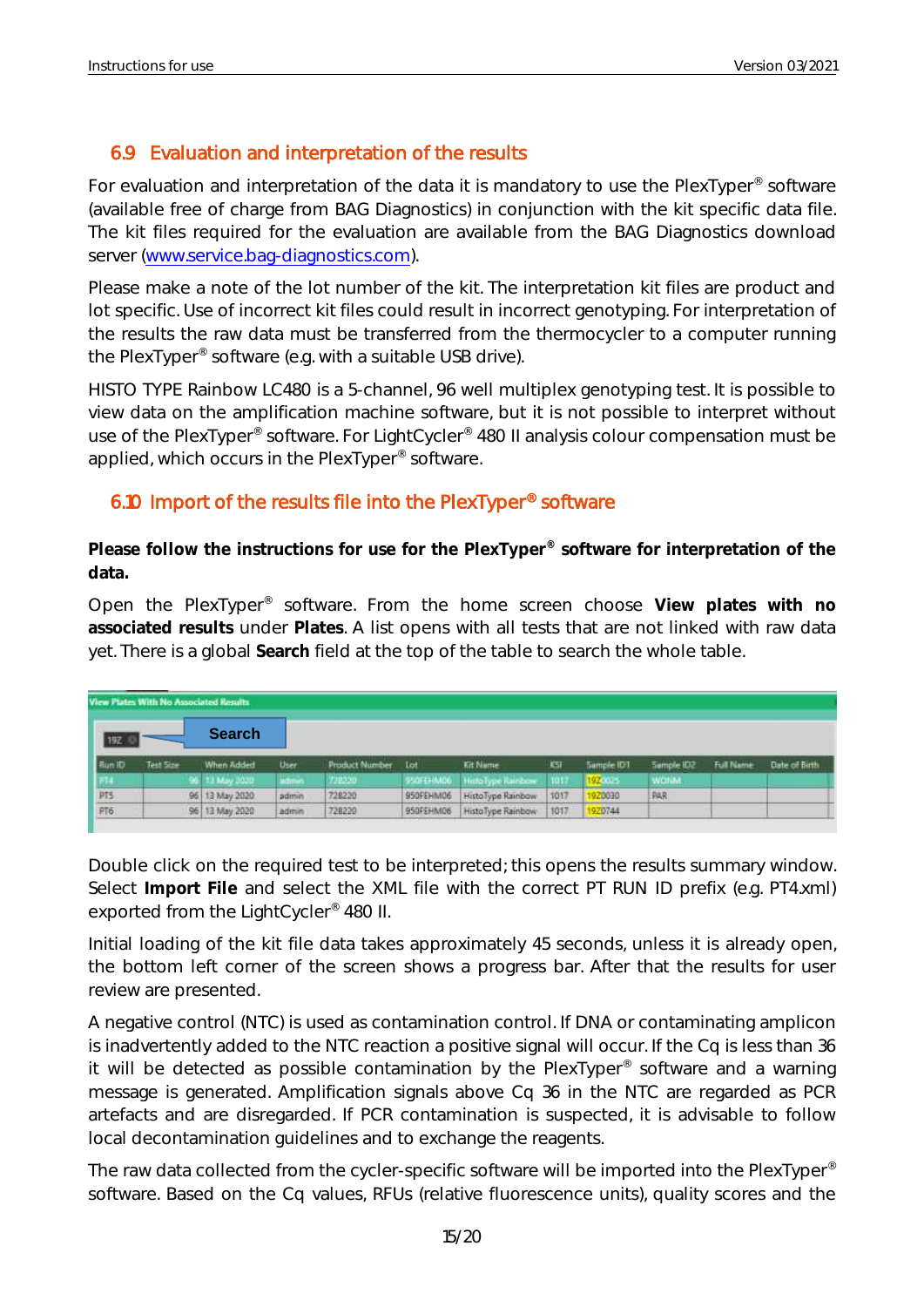curve progression the PlexTyper® software determines the molecular genetic HLA pattern of the specimens used (see instructions for use for PlexTyper<sup>®</sup> for details).

# <span id="page-16-0"></span>7. WARNINGS AND DISPOSAL INSTRUCTIONS

HISTO TYPE Rainbow LC480 is designed for in vitro diagnostic use. The kit should only be used by specially trained, qualified personnel. All work should be performed in accordance with Good Laboratory Practice.

All materials of biological origin used in the test to obtain DNA (e.g. blood) should be considered as potentially infectious. Therefore, appropriate safety precautions are recommended when handling biological materials as required by Good Laboratory Practice standards.

Biological materials must be inactivated before disposal (e.g. by autoclaving). Disposable materials must be autoclaved or incinerated after use. Spilled potentially infectious material should be removed immediately with an absorbent paper towel and the contaminated area disinfected with an appropriate disinfectant or 70% Ethanol. Material used to remove spills must be inactivated before disposal (e.g. by autoclaving).

Disposal of all specimens, unused reagents and waste should be in accordance with the legislation of the respective country and the local authorities.

Microbial contamination of reagents while taking aliquots should be avoided. The use of sterile disposable pipettes and pipette tips is recommended. Do not use reagents looking cloudy or showing signs of microbial contamination.

The Plex Mix contains the hazardous substance 2-methylisothiazol-3(2H)-one at a concentration of < 0.05%. The following hazardous material labeling is applicable:



**Symbol: Warning**

See chapter 13 for hazard and precaution statements

A material safety data sheet (MSDS) for the Plex Mix is available for download from [www.bag](http://www.bag-diagnostics.com/)[diagnostics.com.](http://www.bag-diagnostics.com/) No further MSDS are required according to article 31 of REACH regulation (EC) no. 1907/2006 and the regulation (EC) no. 1272/2008.

# <span id="page-16-1"></span>8. KIT SPECIFICATIONS

<span id="page-16-2"></span>The combination of primers and probes allows the determination of human HLA class I and II alleles according to lot-specific data (low to medium resolution, detection of all alleles with the exception of single rare alleles). The accuracy and reproducibility of the reactivity of the test kit is checked for each lot with control specimens with known HLA-alleles. The kit determines the HLA-Loci A, B, C, DRB1, DRB3, DRB4, DRB5, DQA1, DQB1, DPA1 and DPB1**.**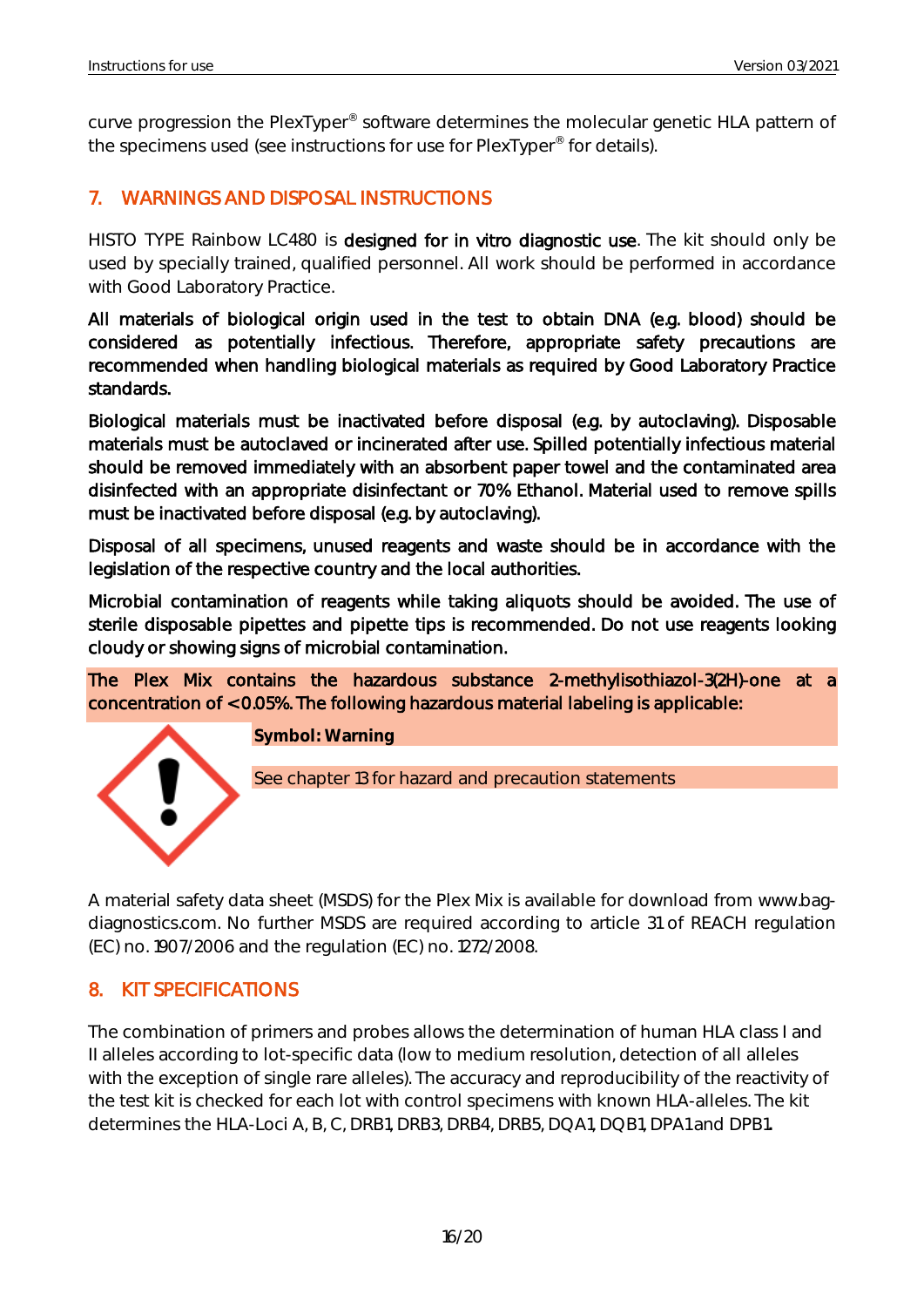# 8.1 SPECIFIC PERFORMANCE CHARACTERISTICS

#### 8.1.1 Diagnostic sensitivity and specificity

<span id="page-17-0"></span>A total of 114 of DNA samples pre-typed for the relevant HLA loci or international reference cell lines were tested with the HISTO TYPE Rainbow LC480 kit to show the correct reactivity. There was a 100% concordance of results with the pre-typings for all loci except DPA1. A single DPA1 discrepancy was identified in cell line IHW01059, where in addition to the expected DPA1\*01:04 a DPA1\*01:03 was identified as well. It is expected that in fact the cell line sample has only been reported for one allele previously and it is expected that this will be resolved by genotyping the sample on another  $\mathsf{C}\mathsf{E}$  marked system.

| Locus            | No of samples with previous result for the locus | Concordant | % Concordance |
|------------------|--------------------------------------------------|------------|---------------|
| Α                | 114                                              | 114        | 100%          |
| B                | 114                                              | 114        | 100%          |
| $\mathsf{C}$     | 114                                              | 114        | 100%          |
| DRB1             | 113                                              | 113        | 100%          |
| DRB <sub>3</sub> | 111                                              | 111        | 100%          |
| DRB4             | 111                                              | 111        | 100%          |
| DRB <sub>5</sub> | 111                                              | 111        | 100%          |
| DQA1             | 112                                              | 112        | 100%          |
| DQB1             | 112                                              | 112        | 100%          |
| DPA1             | 111                                              | 110        | 99%           |
| DPB1             | 112                                              | 112        | 100%          |

#### 8.1.2 Analytical sensitivity and measuring range

<span id="page-17-1"></span>Validation tests have shown that variation of the amount of DNA from 8 ng to 30 ng per reaction has no significant effect on the specific detection of HLA alleles.

#### 8.1.3 Analytical specificity / cross reactive substances

<span id="page-17-2"></span>Eight substances that might interfere with the assay were tested and the following concentrations were shown to have no detrimetal effect on the results:

| Substance                                              | Maximal non-inhibitory concentration |
|--------------------------------------------------------|--------------------------------------|
| Protein (BSA)                                          | $0.2$ mg/ml                          |
| TE (Tris/EDTA, pH 8.0)                                 | 7 mM Tris, 0.7 mM EDTA               |
| <b>NaCl</b>                                            | $20 \text{ mM}$                      |
| Ethanol                                                | 1%                                   |
| Haemoglobin                                            | $0.01$ mg/ml                         |
| Sodium Citrate                                         | 7 mM                                 |
| DNA extraction buffer 1 (Qiagen QIAamp DNA Blood Kits) | 1%                                   |
| DNA extraction buffer 2 (Qiagen QIAamp DNA Blood Kits) | 2%                                   |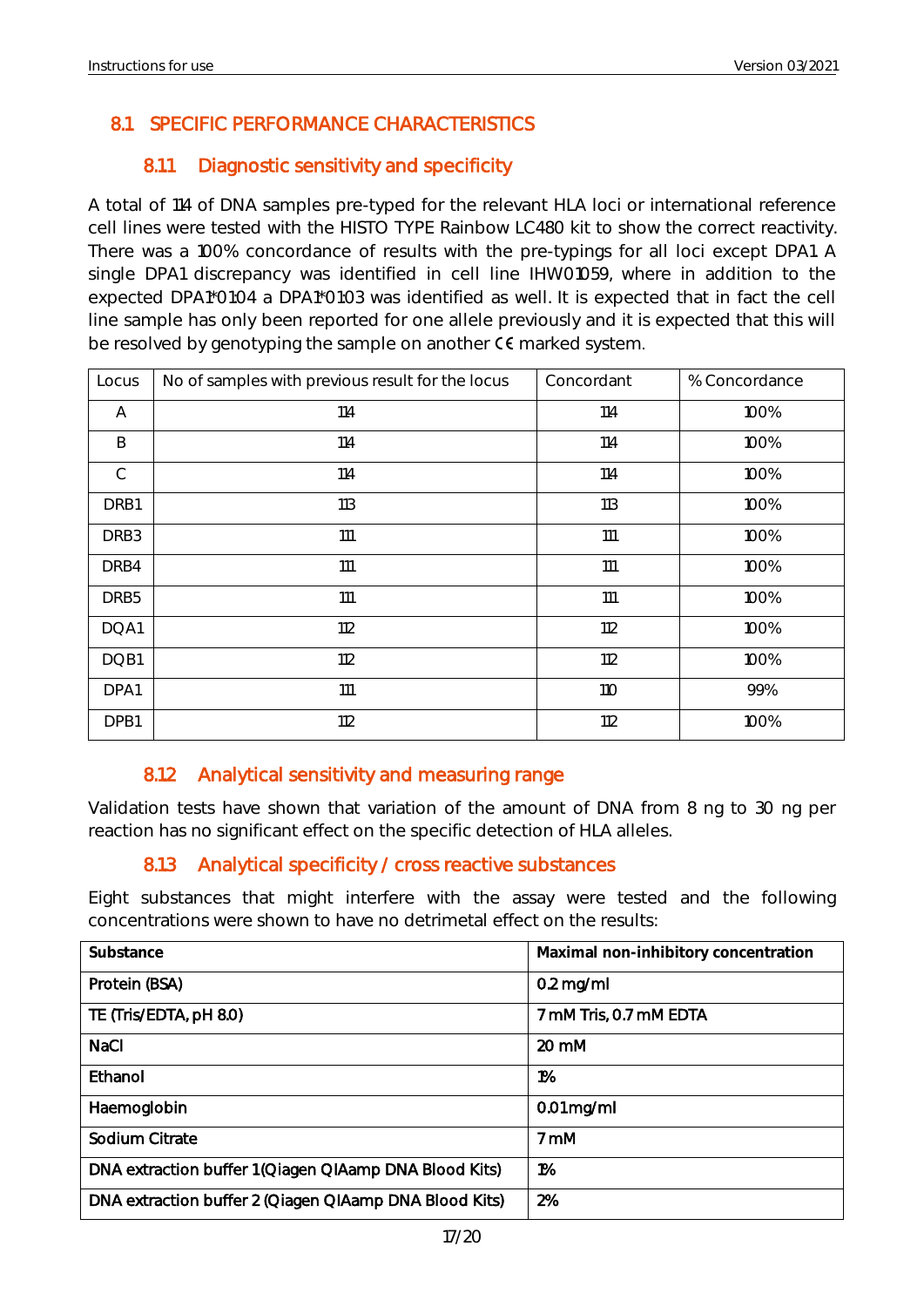#### <span id="page-18-0"></span>9. LIMITS OF THE METHOD

During DNA isolation, special attention must be paid to the fact that the RT-PCR method reacts very sensitively to cross-contaminations. Special care should be taken to avoid contamination of kit reagents and other laboratory materials with amplicons or DNA.

The performance of a negative control without DNA in well H12 is strongly recommended. No fluorescence signal below 36 Cq should be detected in the NTC (H12) with molecular grade water. In the case of signal development in the negative control, the PCR laboratory workplace may have to be decontaminated from DNA and the reagents exchanged if necessary.

All devices (e.g. pipettes, real-time cyclers) must be calibrated according to the manufacturer's specifications.

#### <span id="page-18-1"></span>10. INTERNAL QUALITY CONTROL

Internal quality controls for new lots can be performed with a combination of DNA specimens with known HLA type. An internal control to verify successful amplification is included in the dried oligomixes.

Performance of negative controls (well H12) to detect possible contaminations is recommended. For this purpose, prepare a test without DNA (NTC), see section 6.4.

#### <span id="page-18-2"></span>11. TROUBLESHOOTING

For interpretation trouble shooting please see the Instructions for Use for PlexTyper<sup>®</sup> Software.

| Symptom                             | Possible Reason                         | Potential Solution                                            |
|-------------------------------------|-----------------------------------------|---------------------------------------------------------------|
|                                     | Presence of an inhibitor in the<br>DNA. | Try a different extraction or sample.                         |
|                                     | Insufficient DNA in the reaction.       | Repeat test with correct amount of DNA.                       |
| 425<br><b>ATTO</b>                  | Wrong amplification parameters.         | Check PCR program.                                            |
| signals weak or<br>absent<br>across |                                         | Check concentration / quality of DNA.                         |
| whole plate                         | Contaminated or degraded DNA.           | Check DNA on a gel.                                           |
|                                     |                                         | Repeat DNA isolation.                                         |
|                                     | Degraded Fluorescent probes or          | Avoid exposure to light and frequent thawing and<br>freezing. |
|                                     | primers.                                | Observe storage conditions.                                   |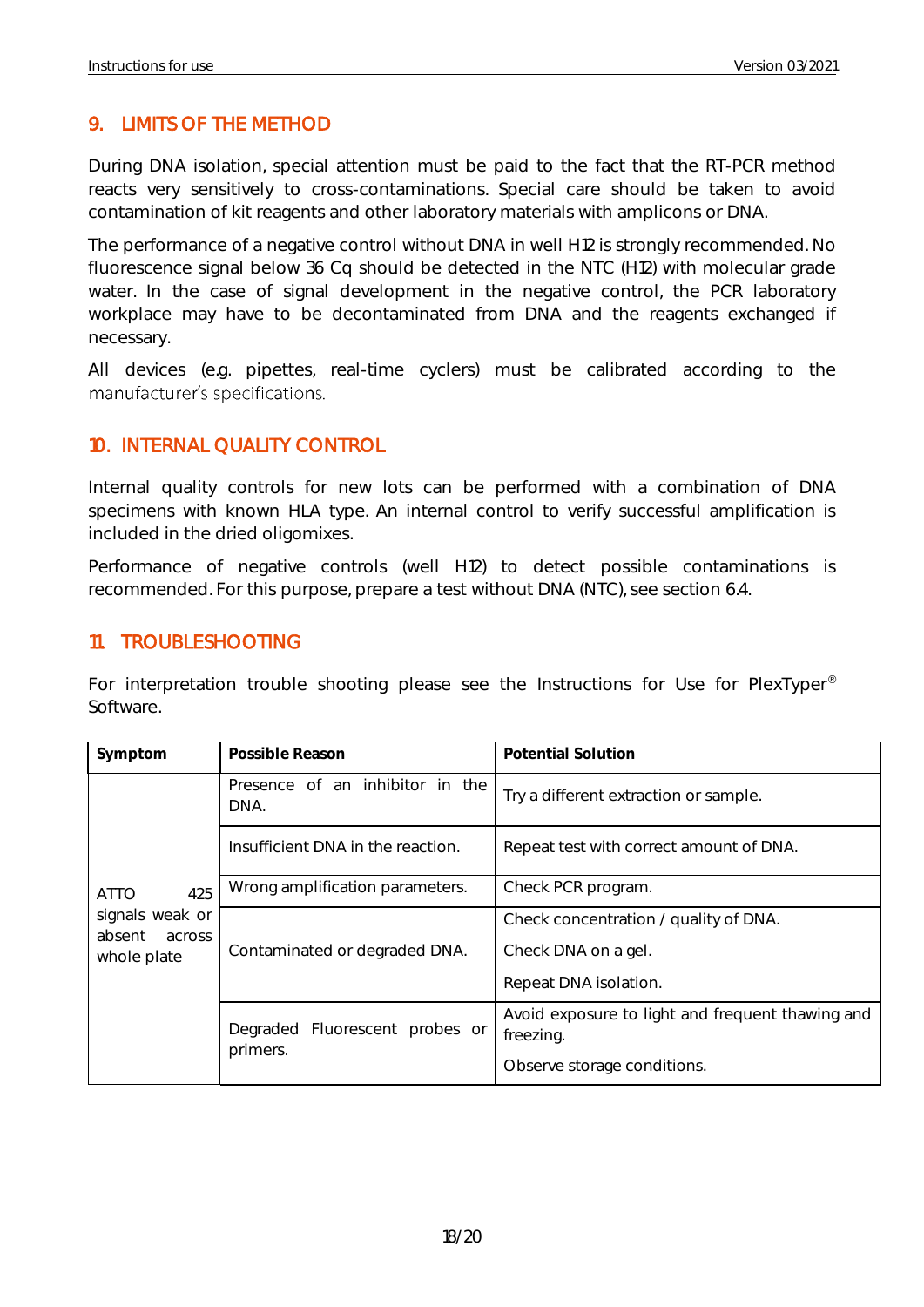| Symptom                             | Possible Reason                                   | Potential Solution                                                                                                                                                                                   |  |  |
|-------------------------------------|---------------------------------------------------|------------------------------------------------------------------------------------------------------------------------------------------------------------------------------------------------------|--|--|
|                                     | Bubbles in the reaction / residual                | Careful pipetting.                                                                                                                                                                                   |  |  |
| Poor<br>no<br>or                    | liquid at the inner wall of the tube.             | Spin down PCR plate.                                                                                                                                                                                 |  |  |
| ATTO 425 signal<br>individual<br>in | User error.                                       | Ensure all wells receive the required volume of<br>reagents.                                                                                                                                         |  |  |
| wells                               | Evaporation of the reagents due to                | Make sure that the PCR tubes are closed properly.                                                                                                                                                    |  |  |
|                                     | incorrect closing of the PCR tubes.               | Caution with adhesive foils in the edge area.                                                                                                                                                        |  |  |
|                                     | Contamination<br><b>DNA</b><br>with<br>$\Omega$ r | Repeat the test.                                                                                                                                                                                     |  |  |
| Signal<br>the<br>in                 | amplicon in the negative control.                 | Decontaminate the workplace.                                                                                                                                                                         |  |  |
| Negative<br>Control                 | Amplification due to PCR artefact.                | Review after import into PlexTyper <sup>®</sup> , if the signal<br>may be below the thresholds or the data may in<br>be OK (please note the PlexTyper <sup>®</sup><br>fact<br>Instructions for Use). |  |  |

#### <span id="page-19-0"></span>12. TRADE NAMES USED

LightCycler® 480 II is a tradename of Roche Molecular Systems Inc.

TaqMan® is a tradename of Roche Molecular Systems Inc.

® Cal Fluor & Quasar Dyes are the registered trademark of LGC Biosearch Technologies

### <span id="page-19-1"></span>13. EXPLANATION OF THE SYMBOLS USED ON THE LABELS

|                   | Sufficient for n tests                           |
|-------------------|--------------------------------------------------|
|                   | Storage temperature / lower limit of temperature |
| $ \mathbf{i} $    | Consult to instruction for use                   |
| لممم              | Manufacturer                                     |
|                   | Use by                                           |
| <b>CONT</b>       | Content, contains                                |
| eIFU              | Electronic instructions for use                  |
| <b>HLA TYPING</b> | Intended use: HLA typing                         |
| <b>IVD</b>        | For in vitro diagnostic use                      |
| LOT               | Batch code                                       |
| PCRFOI            | PCR foil                                         |